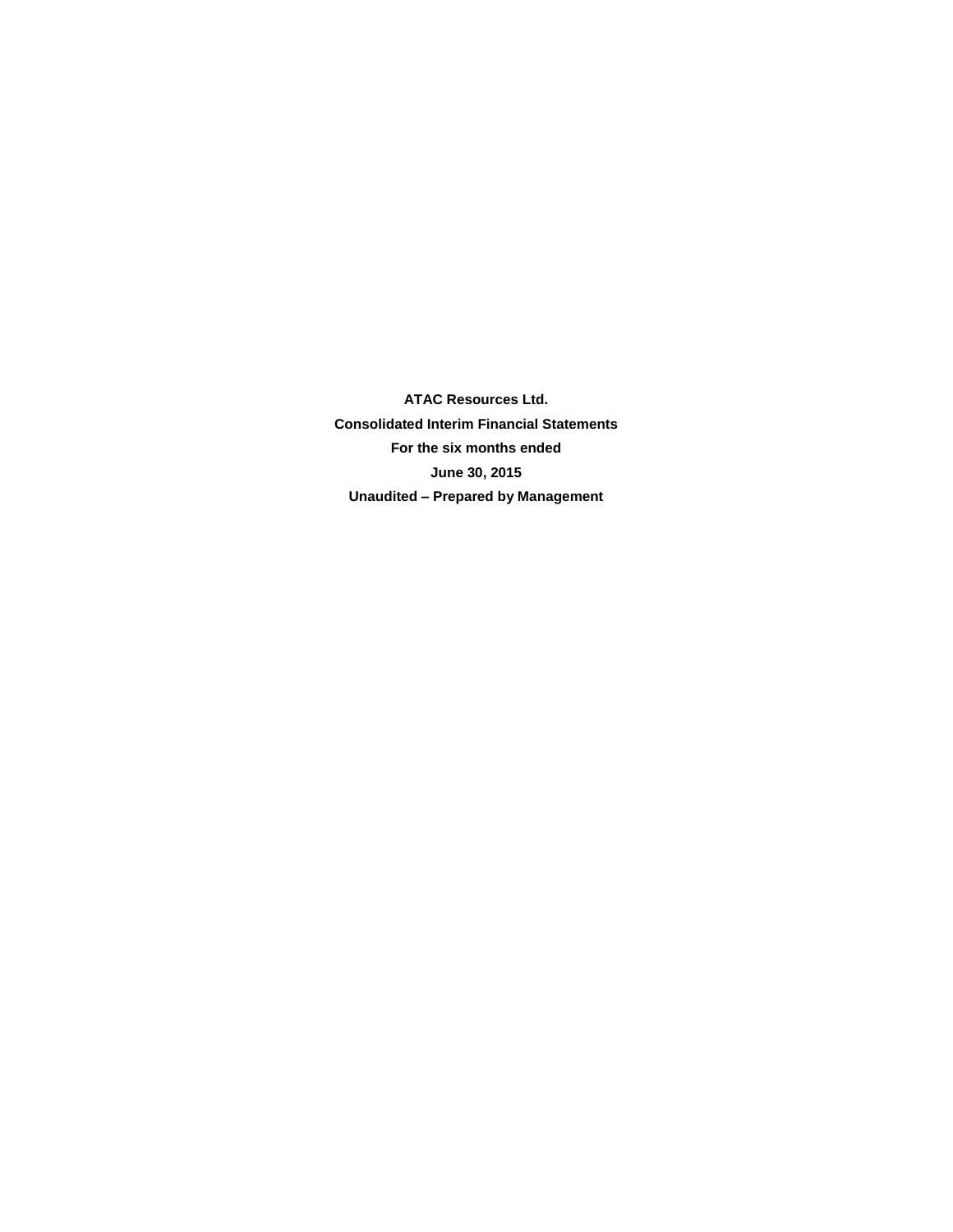ATAC Resources Ltd. #1016 – 510 West Hastings Street Vancouver, British Columbia V6B 1L8

August 14, 2015

To the Shareholders of ATAC Resources Ltd.

The attached consolidated interim financial statements have been prepared by the management of ATAC Resources Ltd. and have not been reviewed by the auditor of the Company.

Yours truly,

Graham Downs President and Chief Executive Officer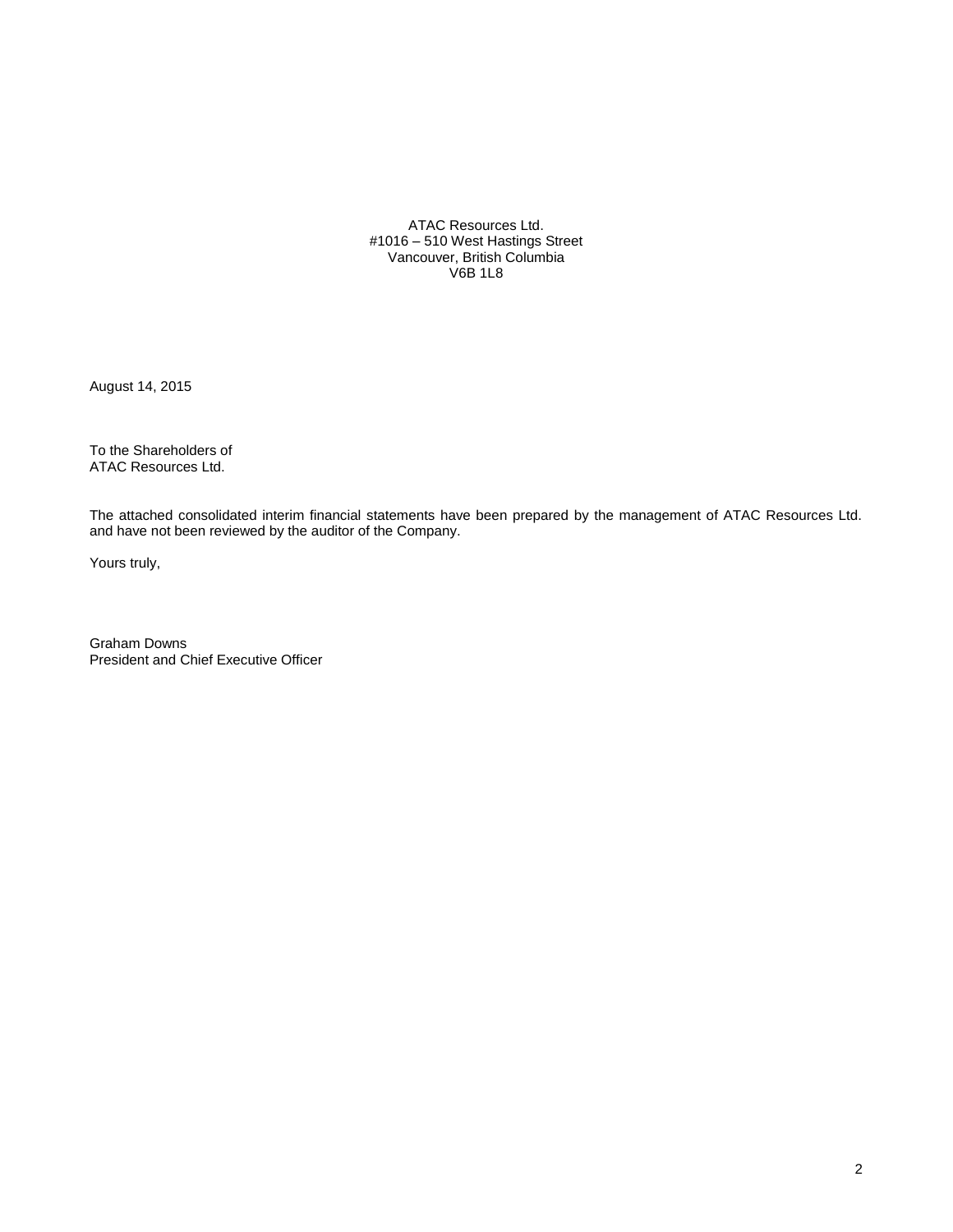# **Consolidated Interim Statements of Financial Position**

# **Unaudited – Prepared by Management**

|                                                                    |                | <b>June 30,</b><br>2015      | December 31,<br>2014                                      |
|--------------------------------------------------------------------|----------------|------------------------------|-----------------------------------------------------------|
|                                                                    | Note           | \$                           | \$                                                        |
| <b>Assets</b>                                                      |                |                              |                                                           |
| <b>Current assets</b>                                              |                |                              |                                                           |
| Cash and cash equivalents                                          | 3              | 19,205,733                   | 20,424,734                                                |
| Receivables and prepayments                                        | 4              | 114,139                      | 90,116                                                    |
| Marketable securities                                              | 5              | 84,316                       | 85,199                                                    |
|                                                                    |                | 19,404,188                   | 20,600,049                                                |
| <b>Non-current assets</b>                                          |                |                              |                                                           |
| Marketable securities                                              | 5              | 1                            | 1                                                         |
| Prepaid exploration expenditures                                   |                | 45,901                       | 11,852                                                    |
| Mineral property interests                                         | $\overline{7}$ | 90,881,676                   | 89,583,691                                                |
|                                                                    |                | 90,927,578                   | 89,595,544                                                |
| <b>Total assets</b>                                                |                | 110,331,766                  | 110,195,593                                               |
|                                                                    |                |                              |                                                           |
|                                                                    |                |                              |                                                           |
| Liabilities and shareholders' equity<br><b>Current liabilities</b> |                |                              |                                                           |
| Accounts payable and accrued liabilities                           |                | 120,310                      |                                                           |
| Employee deductions payable                                        |                |                              |                                                           |
| Accounts payable to related parties                                | 10             | 619,893                      |                                                           |
| Flow-through interest tax accrual                                  | 14             | 7,749                        |                                                           |
| Flow-through share premium liability                               | 14             | 208,511                      | 42,536<br>10,078<br>107,012<br>339,860                    |
|                                                                    |                | 956,463                      | 499,486                                                   |
| <b>Non-current liabilities</b>                                     |                |                              |                                                           |
| Deferred income tax liability<br><b>Total liabilities</b>          | 11             | 11,544,458<br>12,500,921     | 11,382,565<br>11,882,051                                  |
|                                                                    |                |                              |                                                           |
| <b>Shareholders' equity</b>                                        |                |                              |                                                           |
| Share capital                                                      | 8              | 113,055,372                  |                                                           |
| Contributed surplus                                                | 8              | 15,277,678                   |                                                           |
| Deficit<br><b>Total shareholders' equity</b>                       |                | (30, 502, 205)<br>97,830,845 | 113,055,372<br>16,033,105<br>(30, 774, 935)<br>98,313,542 |

**Nature of Operations and Going Concern** 1 **Commitment** 14

**Approved on behalf of the Board of Directors on August 14, 2015:**

*"Bruce J. Kenway"* **Director** *"Glenn R. Yeadon"* **Director**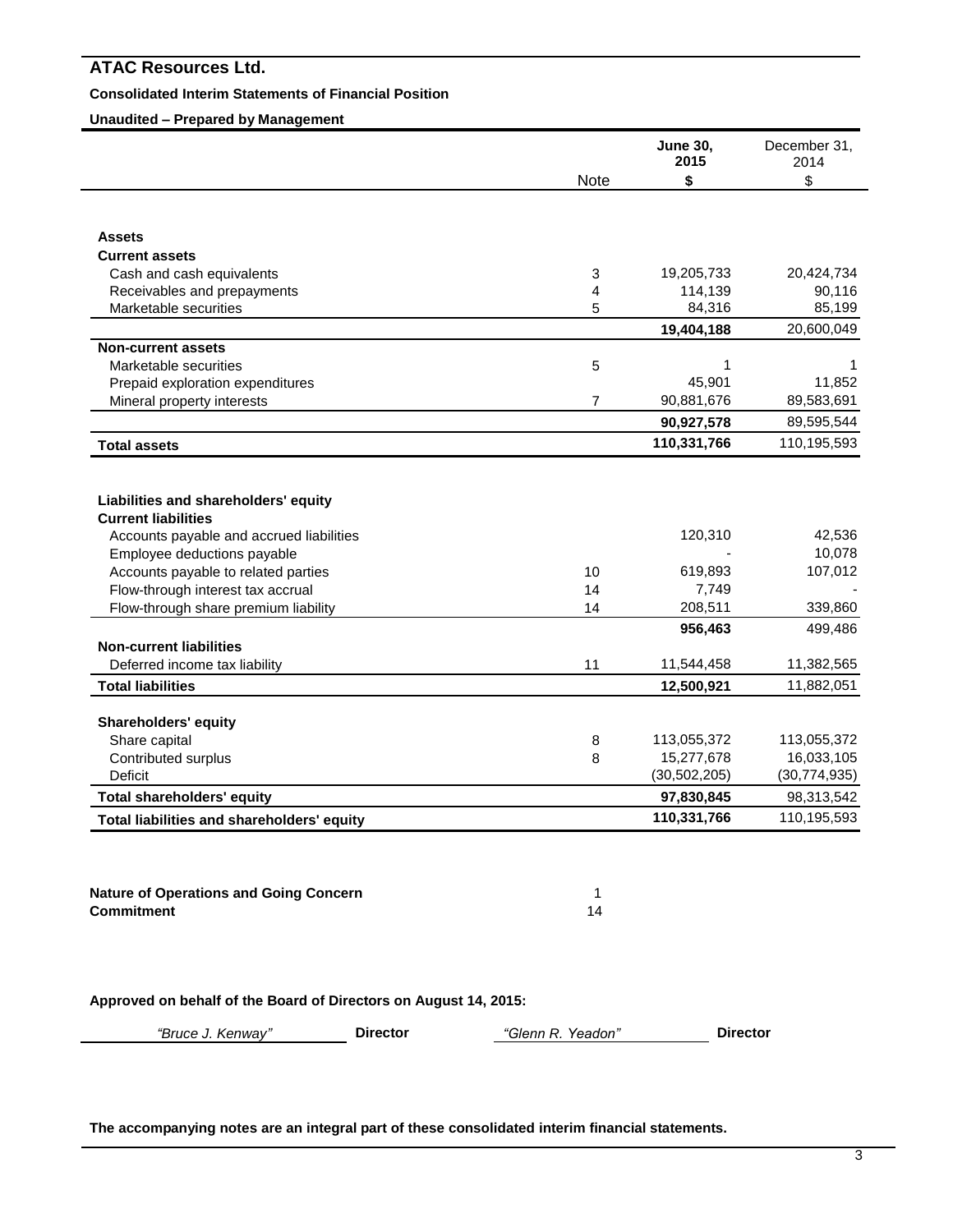# **Consolidated Interim Statements of Changes in Shareholders' Equity**

# **Unaudited – Prepared by Management**

**For the six months ended June 30, 2015 and 2014**

|                                         | <b>Number</b><br>of shares<br># | <b>Share</b><br>capital | <b>Contributed</b><br>surplus | <b>Deficit</b><br>S | Total<br>shareholders'<br>equity |
|-----------------------------------------|---------------------------------|-------------------------|-------------------------------|---------------------|----------------------------------|
| January 1, 2014                         | 113,153,136                     | 107,111,298             | 16,486,011                    | (29, 765, 300)      | 93,832,009                       |
| Share-based payments                    |                                 |                         | 719,956                       |                     | 719,956                          |
| Exercise of options                     | 830,000                         | 225,500                 |                               |                     | 225,500                          |
| Re-allocated on exercise of options     |                                 | 116,445                 | (116, 445)                    |                     |                                  |
| Re-allocated on cancellation of options |                                 |                         | (430, 046)                    | 423,700             | (6, 346)                         |
| Private placement shares issued         | 3,781,441                       | 6,806,594               |                               |                     | 6,806,594                        |
| Premium on flow-through shares issued   |                                 | (831, 917)              |                               |                     | (831, 917)                       |
| Share issue costs                       |                                 | (410, 037)              |                               |                     | (410,037)                        |
| Comprehensive loss for the period       |                                 |                         |                               | (983, 777)          | (983, 777)                       |
| June 30, 2014                           | 117,764,577                     | 113,017,883             | 16,659,476                    | (30,325,377)        | 99,351,982                       |
| January 1, 2015                         | 117,794,577                     | 113,055,372             | 16,033,105                    | (30, 774, 935)      | 98,313,542                       |
| Share-based payments                    |                                 |                         | 483,734                       |                     | 483,734                          |
| Re-allocated on expiry of options       |                                 |                         | (1,220,046)                   | 1,220,046           |                                  |
| Re-allocated on cancellation of options |                                 |                         | (19, 115)                     | 19,115              |                                  |
| Comprehensive loss for the period       |                                 |                         |                               | (966, 431)          | (966, 431)                       |
| June 30, 2015                           | 117,794,577                     | 113,055,372             | 15,277,678                    | (30, 502, 205)      | 97,830,845                       |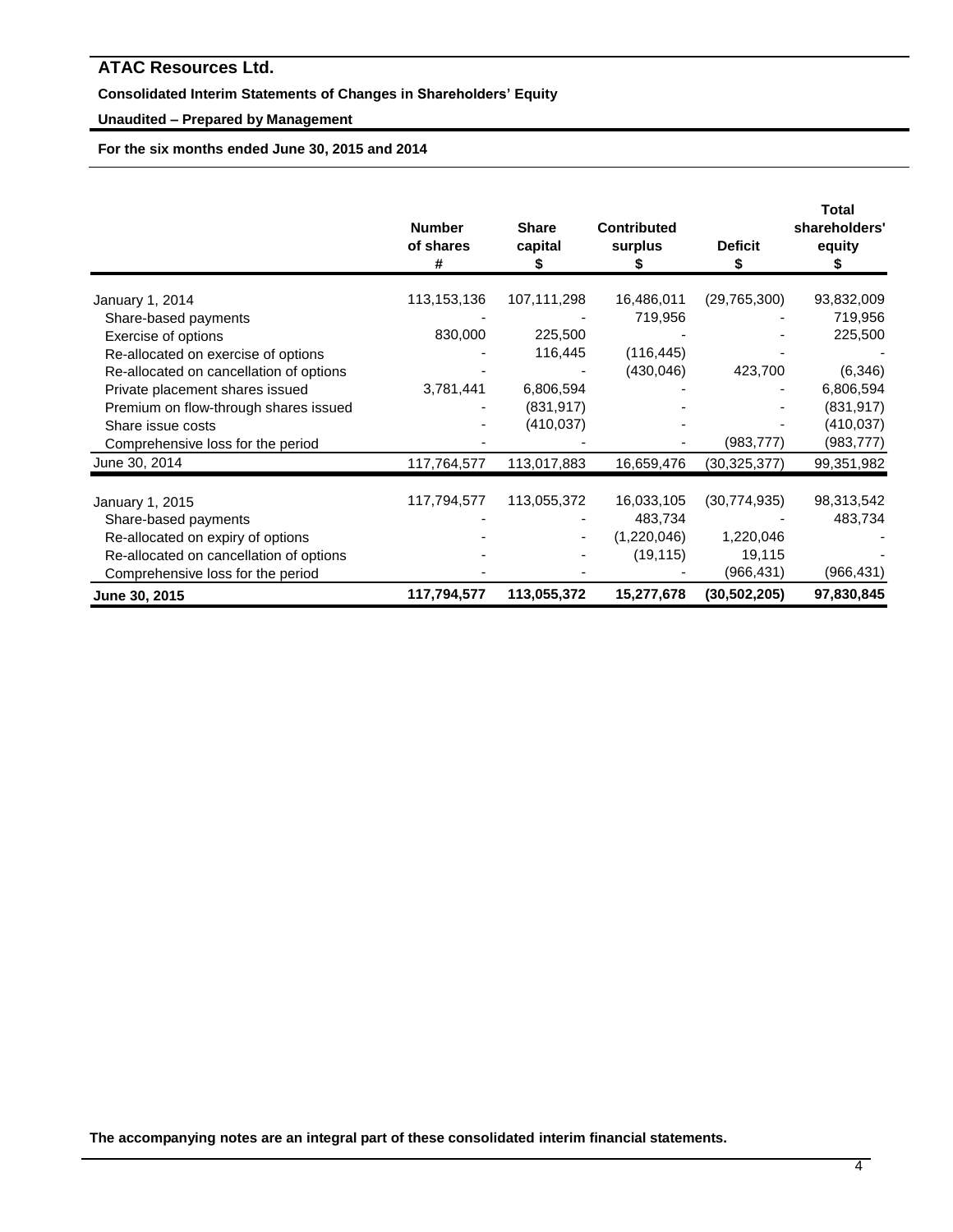# **Consolidated Interim Statements of Comprehensive Loss**

# **Unaudited – Prepared by Management**

**For the three and six months ended June 30,** 

|                                                            |             |                 | Three months ended |             | Six months ended |
|------------------------------------------------------------|-------------|-----------------|--------------------|-------------|------------------|
|                                                            |             | <b>June 30.</b> | June 30,           | June 30,    | June 30,         |
|                                                            |             | 2015            | 2014               | 2015        | 2014             |
|                                                            | <b>Note</b> | \$              | \$                 | \$          | \$               |
| <b>Expenses</b>                                            |             |                 |                    |             |                  |
| Accounting, audit and legal                                | 10          | 21,182          | 38,503             | 44,316      | 72,842           |
| Consulting fees                                            | 10          | 10,500          | 10,500             | 21,000      | 21,000           |
| Flow-through taxes                                         | 14          | 5,587           |                    | 7,749       |                  |
| Investor relations                                         | 10          | 70,228          | 18,900             | 132,953     | 50,217           |
| Office and administration                                  | 10          | 144.849         | 149,343            | 263,336     | 279,284          |
| Property examination costs                                 |             | 76,751          |                    | 103,797     | 288              |
| Share-based payments                                       | 8           | 414,565         | 606,330            | 483,734     | 713,610          |
| Net loss from operating expenses                           |             | (743, 662)      | (823, 576)         | (1,056,885) | (1, 137, 241)    |
| Interest income                                            |             | 50,127          | 104,842            | 121,881     | 191,027          |
| (Loss) gain on marketable securities                       | 5           | (18, 416)       | 24,415             | (883)       | 60,245           |
| Gain on option of mineral properties                       | 7           |                 |                    |             | 23,375           |
| Loss for the period before income taxes                    |             | (711, 951)      | (694, 319)         | (935, 887)  | (862, 594)       |
| Deferred income tax expense                                | 11          | (47, 546)       | (98, 882)          | (30, 544)   | (121,183)        |
| <b>Comprehensive loss for the period</b>                   |             | (759, 497)      | (793, 201)         | (966, 431)  | (983, 777)       |
| Loss per share<br>Weighted average number of common shares |             |                 |                    |             |                  |
| outstanding                                                |             |                 |                    |             |                  |
| - basic #                                                  | 9           | 117,794,577     | 117,651,244        | 117,794,577 | 115,488,023      |
| - diluted #                                                | 9           | 117,794,577     | 117,651,244        | 117,794,577 | 115,488,023      |
| Basic loss per share \$                                    | 9           | (0.01)          | (0.01)             | (0.01)      | (0.01)           |
| Diluted loss per share \$                                  | 9           | (0.01)          | (0.01)             | (0.01)      | (0.01)           |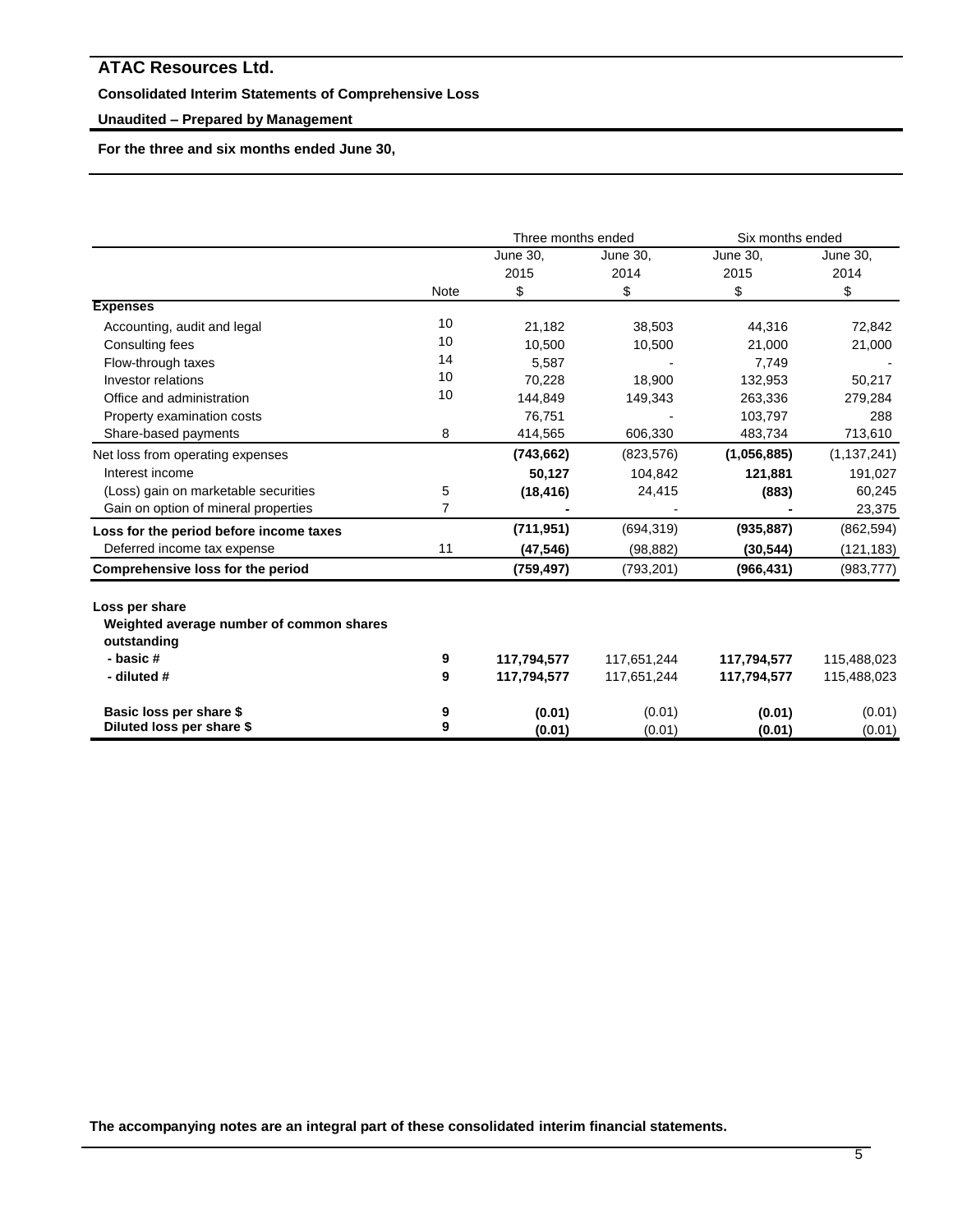# **Consolidated Interim Statements of Cash Flows**

# **Unaudited – Prepared by Management**

| For the six months ended June 30,                | Note | 2015<br>\$  | 2014<br>\$    |
|--------------------------------------------------|------|-------------|---------------|
|                                                  |      |             |               |
| <b>Operating activities</b>                      |      |             |               |
| Comprehensive loss for the period                |      | (966, 431)  | (983, 777)    |
| Adjustments for:                                 |      |             |               |
| Gain on option of mineral property interests     |      |             | (23, 375)     |
| Share-based payments                             |      | 483,734     | 713,610       |
| Loss (gain) on marketable securities             |      | 883         | (60, 245)     |
| Interest income                                  |      | (121, 881)  | (191, 027)    |
| Deferred income tax expense                      |      | 30,544      | 121,183       |
| Net change in non-cash working capital items     | 12   | (14, 683)   | (117, 929)    |
|                                                  |      | (587, 834)  | (541, 560)    |
|                                                  |      |             |               |
| <b>Financing activities</b>                      |      |             |               |
| Issue of common shares for cash                  |      |             | 7,032,094     |
| Share issue costs                                |      |             | (554, 104)    |
|                                                  |      |             | 6,477,990     |
| <b>Investing activities</b>                      |      |             |               |
| Interest received                                |      | 121,881     | 191,027       |
| Proceeds from sale of marketable securities      |      |             | 3,473         |
| Mineral property option proceeds received        |      |             | 20,000        |
| Mineral property acquisition costs               |      | (112, 898)  | (130, 128)    |
| Prepaid exploration expenditures                 |      | (34,049)    | (40, 889)     |
| Deferred exploration and evaluation expenditures |      | (606, 101)  | (1,288,516)   |
|                                                  |      | (631, 167)  | (1, 245, 033) |
| (Decrease) increase in cash and cash equivalents |      | (1,219,001) | 4,691,397     |
| Cash and cash equivalents, beginning of period   |      | 20,424,734  | 19,662,908    |
| Cash and cash equivalents, end of period         |      | 19,205,733  | 24,354,305    |

**Supplemental cash flow information** 12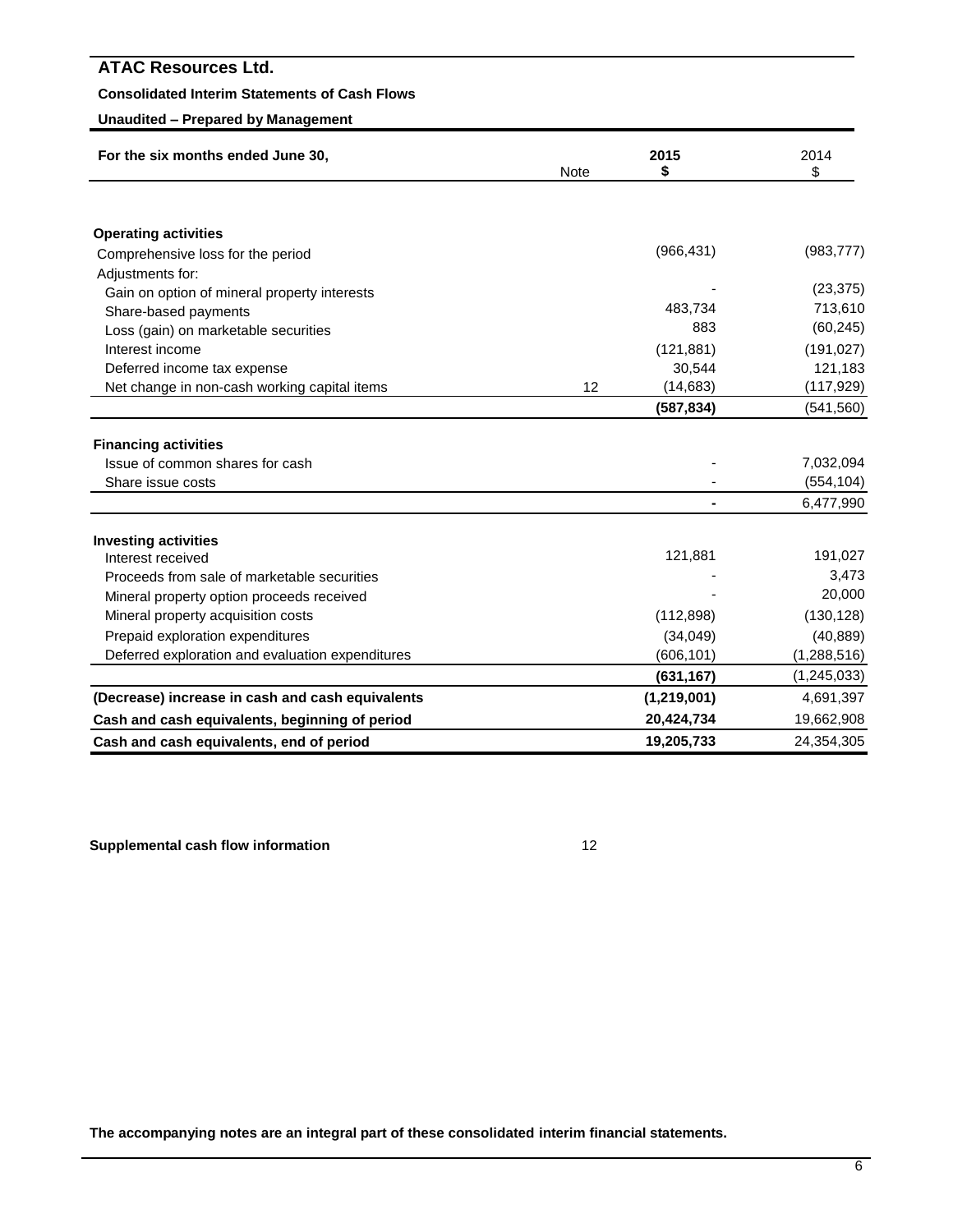# **ATAC Resources Ltd. Notes to the Consolidated Interim Financial Statements Unaudited – Prepared by Management**

# **For the six months ended June 30, 2015 and 2014**

# **1. Nature of operations and going concern**

ATAC Resources Ltd. (the "Company" or "ATAC") was incorporated under the laws of the Province of British Columbia, Canada. Head office is located at 1016 - 510 West Hastings Street, Vancouver, British Columbia, Canada, V6B 1L8. Its records office is located at 1710 - 1177 West Hastings Street, Vancouver, British Columbia, Canada, V6E 2L3. Its main business activity is the acquisition, exploration and evaluation of mineral property interests located in Canada. The consolidated interim financial statements ("financial statements")of the Company as at June 30, 2015 and the six months ended June 30, 2015 and 2014 comprise the Company and its subsidiaries, and the Company's interest in jointly controlled operations and entities over which it has significant influence. Its common shares trade on the TSX Venture Exchange ("TSX-V").

The Company is in the process of exploring its mineral property interests and has not yet determined whether they contain mineral reserves that are economically recoverable. The Company's continuing operations and the underlying value and recoverability of the amounts shown for mineral property interests are entirely dependent upon the existence of economically recoverable mineral reserves, the ability of the Company to obtain the necessary financing to complete the exploration and development of the mineral property interests, obtaining the necessary permits to mine, and on future profitable production or proceeds from the disposition of the mineral property interests.

The financial statements are prepared on the basis that the Company will continue as a going concern, which assumes that the Company will be able to continue in operation for the foreseeable future and will be able to realize its assets and discharge its liabilities and commitments in the normal course of operations. As an exploration stage company, the Company does not have revenues and historically has recurring operating losses. As at June 30, 2015, the Company had working capital of \$18,447,725 (December 31, 2014 - \$20,100,563) and shareholders' equity of \$97,830,845 (December 31, 2014 - \$98,313,542). Management has assessed that this working capital is sufficient for the Company to continue as a going concern beyond one year. If the going concern assumption were not appropriate for these financial statements it would be necessary to restate the Company's assets and liabilities on a liquidation basis.

# **2. Significant accounting policies**

# **(a) Basis of presentation**

The financial statements have been prepared in conformity with International Accounting Standard ("IAS") 34, Interim Financial Reporting*,* using the same accounting policies as detailed in the Company's annual audited consolidated financial statements for the year ended December 31, 2014, and do not include all the information required for full annual financial statements in accordance with International Financial Reporting Standards ("IFRS"), as issued by the International Accounting Standards Board ("IASB") and interpretations of the International Financial Reporting Interpretations Committee ("IFRIC"). It is suggested that the financial statements be read in conjunction with the annual audited financial statements.

These financial statements have been prepared on an historical cost basis, except for financial instruments which are classified as fair value through profit or loss ("FVTPL"). In addition, these financial statements have been prepared using the accrual basis of accounting, except for cash flow information.

The accounting policies used are those the Company expects to adopt in its consolidated financial statements for the year ended December 31, 2015, and have been applied consistently to all periods presented by the Company and its subsidiaries and associates.

All amounts on the financial statements are presented in Canadian dollars which is the functional currency of the Company and its subsidiaries.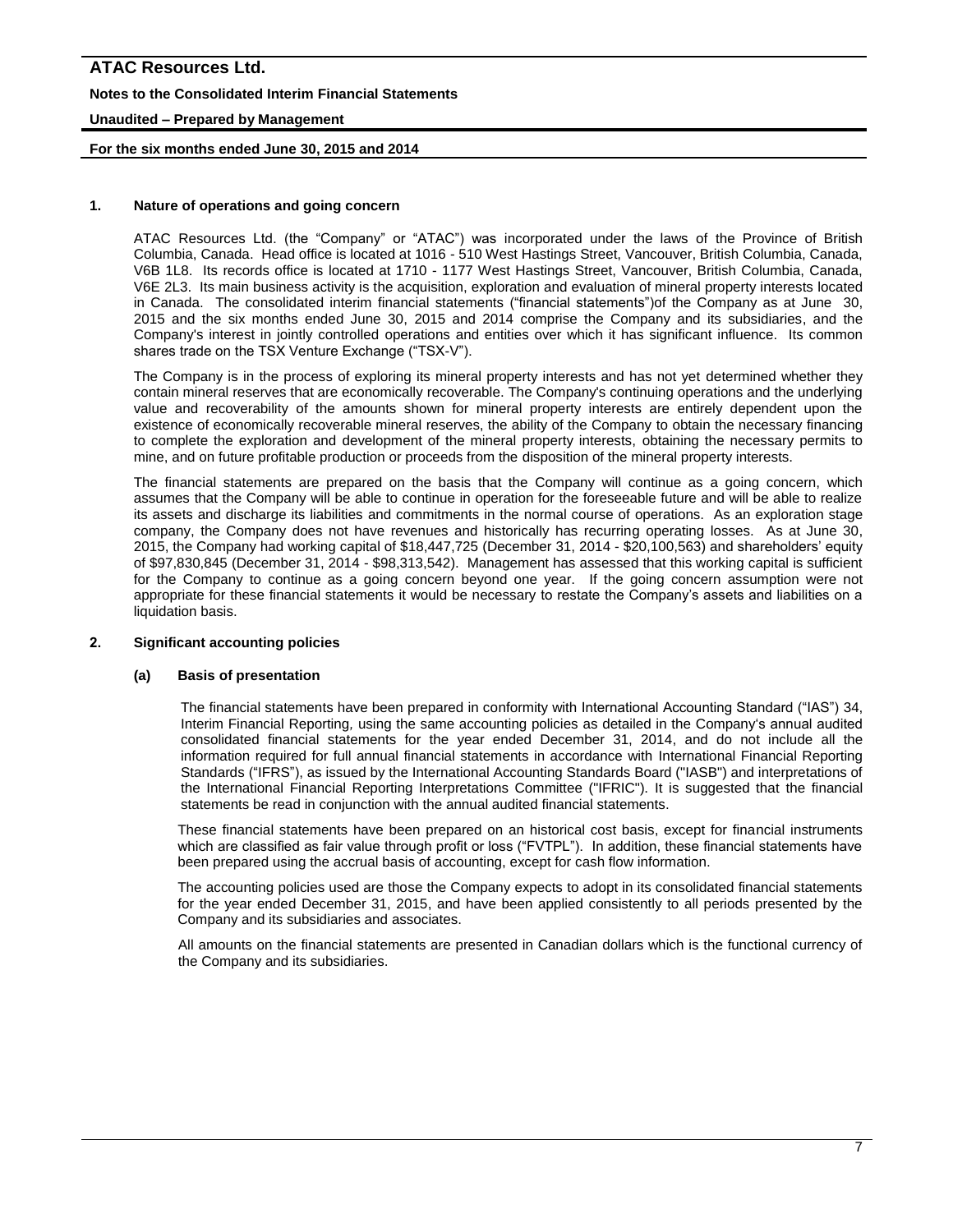### **Notes to the Consolidated Interim Financial Statements**

### **Unaudited – Prepared by Management**

### **For the six months ended June 30, 2015 and 2014**

### **2. Significant accounting policies** (continued)

### **(b) Standards issued but not yet effective**

Certain pronouncements have been issued by the IASB or IFRIC that are effective for accounting periods beginning on or after January 1, 2016. Many of these updates are not applicable or consequential to the Company and have been excluded from the discussion below.

*Tentatively effective for annual periods beginning on or after January 1, 2018*

• New standard IFRS 9 *Financial Instruments*

IFRS 9 adds new requirements for impairment of financial assets and makes changes to the classification and measurement of financial instruments. When complete, IFRS 9 will replace IAS 39 *Financial Instruments: Recognition and Measurement*

The Company has initially assessed that there will be no material reporting changes as a result of adopting the new standard, however, there will be enhanced disclosure requirements.

### **3. Cash and cash equivalents**

Cash and cash equivalents consist of the following: **June 30,** December 31,

|                                  | 2015       | 2014       |
|----------------------------------|------------|------------|
|                                  |            |            |
| Bank and broker balances         | 1.332.349  | 2.165.221  |
| Cashable investment certificates | 17.873.384 | 18.259.513 |
|                                  | 19,205,733 | 20,424,734 |

### **4. Receivables and prepayments**

| Receivables and prepayments consist of the following: | <b>June 30,</b> | December 31. |  |
|-------------------------------------------------------|-----------------|--------------|--|
|                                                       | 2015            | 2014         |  |
|                                                       |                 |              |  |
| Sales tax recoverable                                 | 58,909          | 22,570       |  |
| Employee deductions recoverable                       | ۰               | 808          |  |
| Prepaid expenses                                      | 55.230          | 66.738       |  |
|                                                       | 114.139         | 90.116       |  |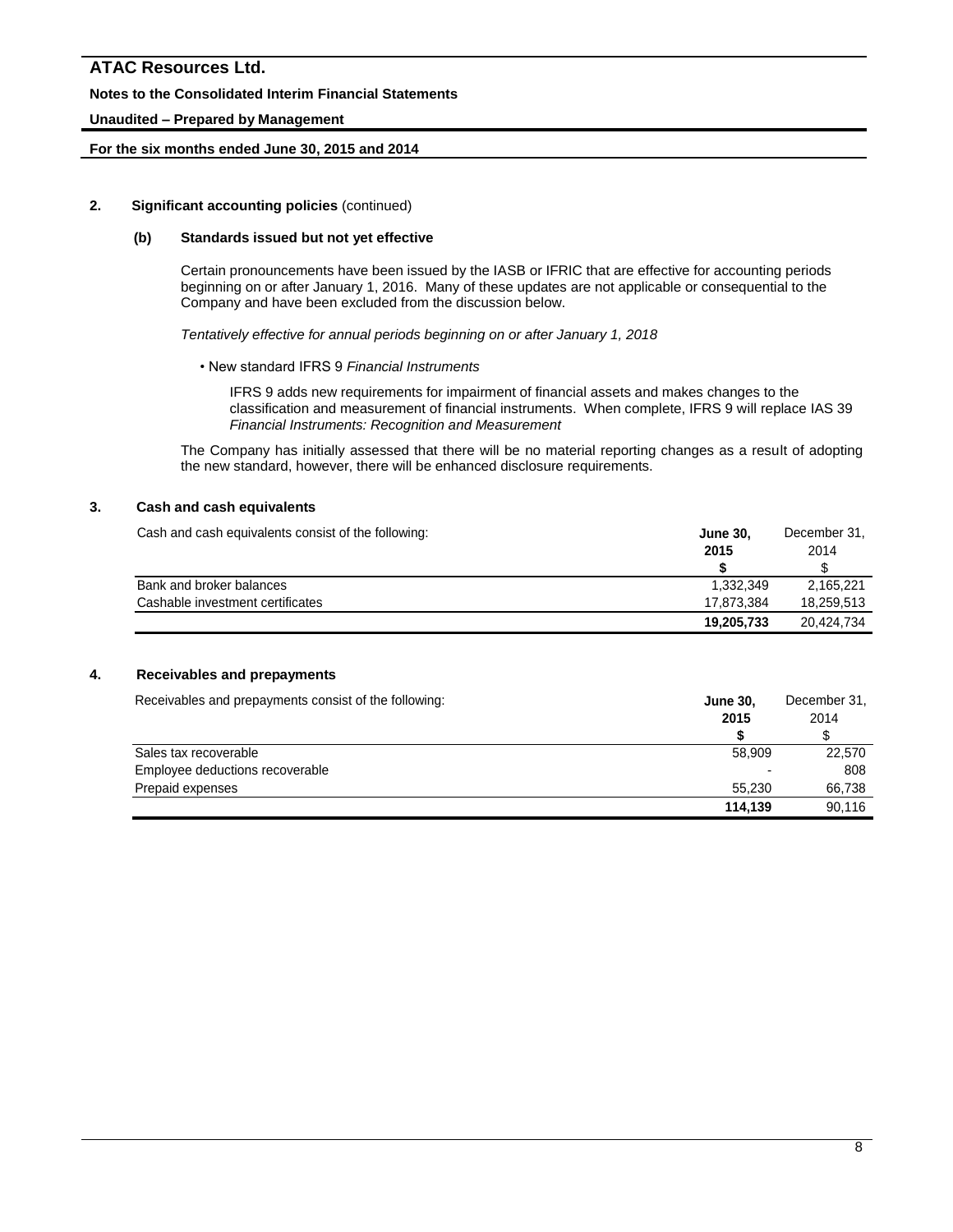### **Notes to the Consolidated Interim Financial Statements**

### **Unaudited – Prepared by Management**

# **For the six months ended June 30, 2015 and 2014**

### **5. Marketable securities**

Marketable securities consist of various common shares received on the option of mineral property interests as follows:

|                                | Shares with<br>an active market |                   | Shares without<br>an active market |                        |                                  |
|--------------------------------|---------------------------------|-------------------|------------------------------------|------------------------|----------------------------------|
|                                | Cost<br>\$                      | <b>Fair value</b> | Cost<br>S                          | <b>Fair value</b><br>S | <b>Total gain</b><br>(loss)<br>P |
| January 1, 2014                | 550,397                         | 108,766           | 10,000                             |                        |                                  |
| Additions                      | 3,375                           | 3,375             |                                    |                        |                                  |
| Proceeds on sale               | (3, 473)                        |                   |                                    |                        |                                  |
| Cost of disposals              |                                 | (14, 438)         |                                    |                        |                                  |
| Realized loss for the period   | (10, 965)                       |                   |                                    |                        | (10, 965)                        |
| Unrealized gain for the period |                                 | 71,210            |                                    |                        | 71,210<br>۰                      |
| June 30, 2014                  | 539,334                         | 168,913           | 10,000                             |                        | 60,245                           |
| January 1, 2015                | 491,834                         | 85,199            | 10,000                             |                        |                                  |
| Unrealized loss for the period |                                 | (883)             |                                    |                        | (883)                            |
| June 30, 2015                  | 491,834                         | 84,316            | 10,000                             |                        | (883)<br>1                       |

The valuation of the shares with an active market has been determined in whole by reference to the bid price of the shares on the TSX-V or Toronto Stock Exchange ("TSX") at each period end date.

The shares without an active market are private company shares received as payment on optioned mineral property interests. The shares were written-down in 2008 to a carrying value of \$1, as no active market existed or exists, and no value can be determined.

# **6. Subsidiary information**

On July 14, 2010 two wholly-owned subsidiary companies were incorporated under the laws of the Province of British Columbia, Canada to facilitate the possible transfer to them of certain of the Company's mineral property interests. From incorporation to June 30, 2015, neither of the subsidiaries have had any transactions other than to issue nominal \$1 share capital to the Company.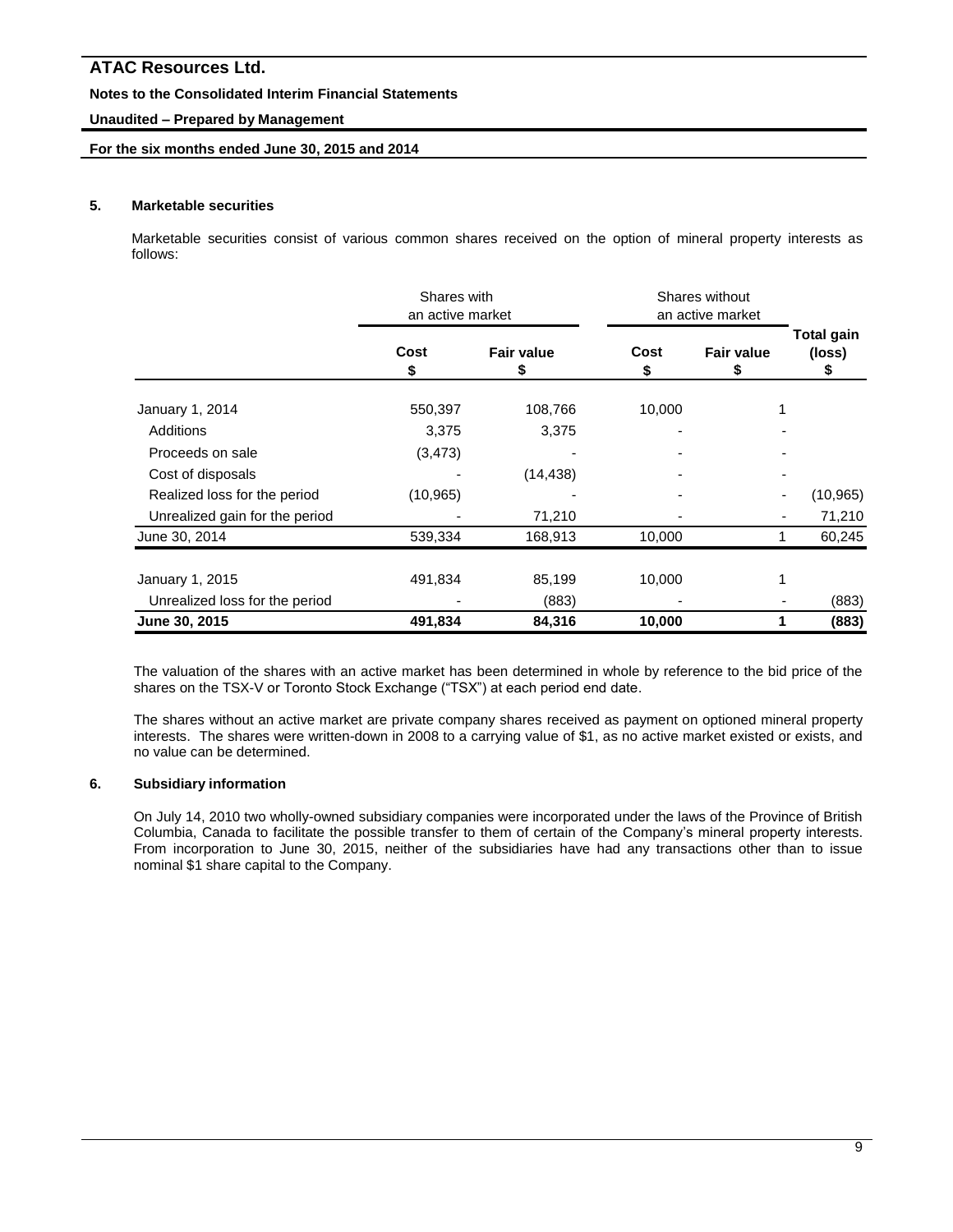### **Notes to the Consolidated Interim Financial Statements**

### **Unaudited – Prepared by Management**

# **For the six months ended June 30, 2015 and 2014**

# **7. Mineral property interests**

The Company's mineral property interests consist of various exploration stage properties located in the Yukon Territory, Canada. The properties have been grouped into those which are being optioned to other parties, those which are wholly-owned, and those which are royalty or other interests. Properties which are in close proximity and could be developed as a single economic unit are grouped into projects.

|                                              | <b>Optioned</b><br>to others | <b>Wholly-</b><br>owned | Other<br>interests | Total      |
|----------------------------------------------|------------------------------|-------------------------|--------------------|------------|
|                                              |                              |                         |                    |            |
| January 1, 2014                              |                              | 85,058,512              | 119,114            | 85,177,626 |
| Acquisitions/staking/assessments             |                              | 130.128                 |                    | 130,128    |
| Exploration and evaluation                   |                              | 1,677,977               | 12,569             | 1,690,546  |
| Option proceeds                              | (23, 375)                    |                         |                    | (23, 375)  |
| Proceeds in excess of cost to profit or loss | 23,375                       |                         |                    | 23,375     |
| June 30, 2014                                |                              | 86,866,617              | 131,683            | 86,998,300 |
| January 1, 2015                              |                              | 89,583,690              |                    | 89,583,691 |
| Acquisitions/staking/assessments             |                              | 112,898                 |                    | 112,898    |
| Exploration and evaluation                   |                              | 1,185,087               |                    | 1,185,087  |
| June 30, 2015                                |                              | 90,881,675              |                    | 90,881,676 |

Changes in the project carrying amounts for the six months ended June 30, 2015 and 2014 are summarized as follows:

#### **Six months ended June 30, 2014**

|                                                                   |                          | <b>Excess</b>                                                     |                         |                          |                           |                               |
|-------------------------------------------------------------------|--------------------------|-------------------------------------------------------------------|-------------------------|--------------------------|---------------------------|-------------------------------|
|                                                                   | January 1,<br>2014<br>\$ | <b>Acquisitions Exploration</b><br>/staking/<br>assessments<br>\$ | and<br>evaluation<br>\$ | Option<br>proceeds<br>\$ | proceeds<br>to loss<br>\$ | <b>June 30,</b><br>2014<br>\$ |
| <b>Project</b><br>under option<br>to others<br><b>Idaho Creek</b> |                          |                                                                   |                         | (23, 375)                | 23,375                    |                               |
|                                                                   |                          |                                                                   |                         |                          |                           |                               |
| <b>Wholly-owned</b><br>projects                                   |                          |                                                                   |                         |                          |                           |                               |
| Connaught                                                         | 386,949                  |                                                                   |                         |                          |                           | 386,949                       |
| Panorama                                                          |                          | 4,082                                                             |                         |                          |                           | 4,082                         |
| Rackla Gold                                                       |                          |                                                                   |                         |                          |                           |                               |
| - Nadaleen                                                        | 53,618,075               | 126,046                                                           | 1,066,858               |                          |                           | 54,810,979                    |
| - Rau                                                             | 31,051,337               |                                                                   | 611,119                 |                          | ٠                         | 31,662,456                    |
| Rosy                                                              | 2,151                    |                                                                   |                         |                          |                           | 2,151                         |
| <b>Total</b>                                                      | 85,058,512               | 130,128                                                           | 1,677,977               | -                        | ۰                         | 86,866,617                    |
| <b>Other interests</b>                                            |                          |                                                                   |                         |                          |                           |                               |
| Dawson Gold                                                       | 119,114                  |                                                                   | 12,569                  |                          |                           | 131,683                       |
| <b>Total all projects</b>                                         | 85,177,626               | 130,128                                                           | 1,690,546               | (23, 375)                | 23,375                    | 86,998,300                    |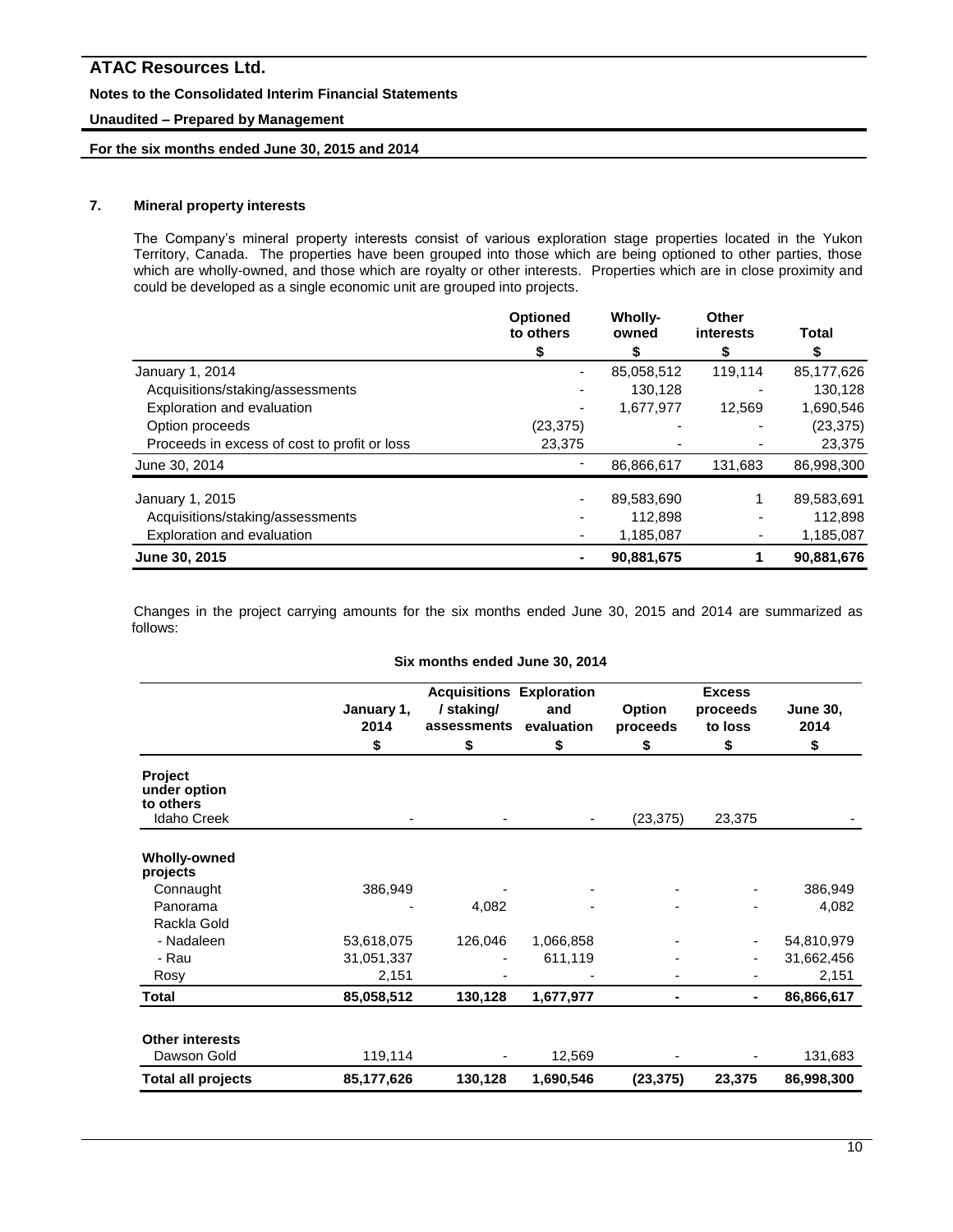# **Notes to the Consolidated Interim Financial Statements**

# **Unaudited – Prepared by Management**

# **For the six months ended June 30, 2015 and 2014**

# **7. Mineral property interests** (continued)

Exploration and evaluation expenditures on the projects consisted of the following:

|                                                 | Nadaleen  | Rau     | Others                   | Total     |
|-------------------------------------------------|-----------|---------|--------------------------|-----------|
| Six months ended June 30, 2014                  | \$        | \$      | \$                       | \$        |
|                                                 |           |         |                          |           |
| Assays                                          | 42,555    |         | 3,703                    | 46,258    |
| Drilling                                        | 171.902   |         |                          | 171,902   |
| Field                                           | 136,867   | 5,250   | 8,866                    | 150,983   |
| Helicopter and fixed wing                       | 147,182   |         |                          | 147,182   |
| Labour                                          | 400,319   | 25,020  | $\overline{\phantom{0}}$ | 425,339   |
| Resource, engineering and environmental studies | 6,140     | 580,624 |                          | 586,764   |
| Survey and consulting                           | 113,280   | -       |                          | 113,280   |
| Travel and accommodation                        | 48,613    | 225     |                          | 48,838    |
| Total                                           | 1,066,858 | 611,119 | 12,569                   | 1,690,546 |

**Six months ended June 30, 2015**

|                                       |                    | <b>Acquisitions</b>        | <b>Exploration</b> |                           | <b>Excess</b>       |                         |
|---------------------------------------|--------------------|----------------------------|--------------------|---------------------------|---------------------|-------------------------|
|                                       | January 1,<br>2015 | / staking /<br>assessments | and<br>evaluation  | <b>Option</b><br>proceeds | proceeds<br>to loss | <b>June 30,</b><br>2015 |
|                                       | \$                 | \$                         | \$                 | \$                        | \$                  | \$                      |
| <b>Wholly-owned</b><br>projects       |                    |                            |                    |                           |                     |                         |
| Connaught                             |                    | 14,896                     | 26,357             |                           |                     | 41,254                  |
| <b>Idaho Creek</b>                    | 680                |                            | 295                |                           |                     | 975                     |
| Panorama                              | 4,082              | 972                        | 11,015             |                           |                     | 16,069                  |
| Rackla Gold                           |                    |                            |                    |                           |                     |                         |
| - Nadaleen                            | 57,739,231         | 97,030                     | 955,130            |                           |                     | 58,791,391              |
| - Rau                                 | 31,837,181         |                            | 192,290            |                           |                     | 32,029,471              |
| Rosy                                  | 2,515              |                            |                    |                           |                     | 2,515                   |
| Total                                 | 89,583,690         | 112,898                    | 1,185,087          |                           | $\blacksquare$      | 90,881,675              |
| <b>Other interests</b><br>Dawson Gold |                    |                            |                    |                           |                     |                         |
| <b>Total all projects</b>             | 89,583,691         | 112,898                    | 1,185,087          |                           | $\blacksquare$      | 90,881,676              |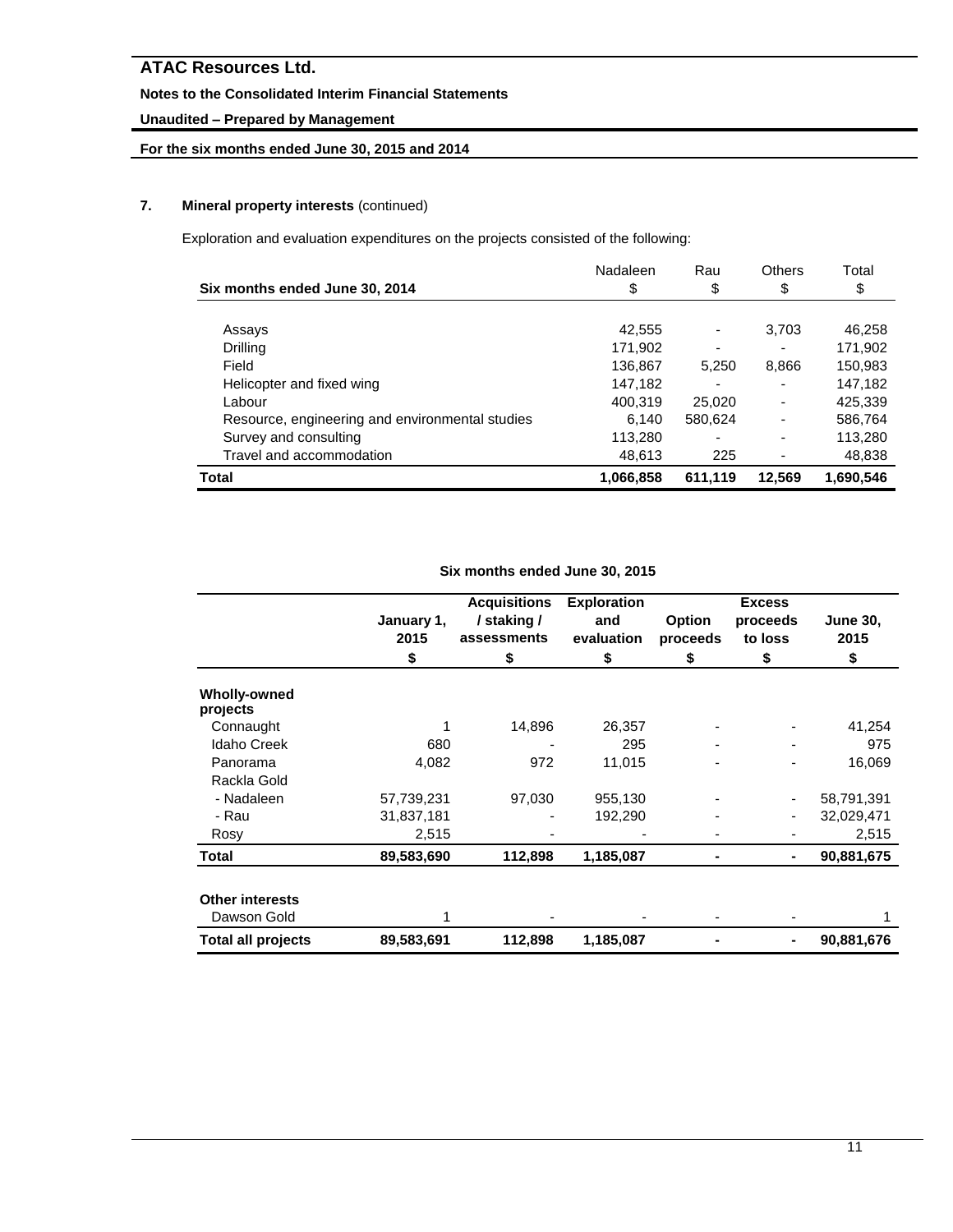# **Notes to the Consolidated Interim Financial Statements**

# **Unaudited – Prepared by Management**

# **For the six months ended June 30, 2015 and 2014**

# **7. Mineral property interests** (continued)

Exploration and evaluation expenditures on the projects consisted of the following:

|                                                 | Nadaleen | Rau     | <b>Others</b> | Total     |
|-------------------------------------------------|----------|---------|---------------|-----------|
| Six months ended June 30, 2015                  | \$       | \$      | \$            | \$        |
|                                                 |          |         |               |           |
| Assays                                          | 18,657   | 10,052  |               | 28,709    |
| <b>Drilling</b>                                 | 187.924  |         |               | 187,924   |
| Field                                           | 99,585   | 23,850  |               | 123,435   |
| Helicopter and fixed wing                       | 160.846  | 72.424  |               | 233,270   |
| Labour                                          | 330,602  | 59,271  | 25,555        | 415,428   |
| Resource, engineering and environmental studies |          | 3,515   |               | 3,515     |
| Survey and consulting                           | 107,540  | 11,740  | 11.164        | 130,444   |
| Travel and accommodation                        | 49.976   | 11.438  | 948           | 62,362    |
| Total                                           | 955,130  | 192,290 | 37.667        | 1,185,087 |

### **(1) Wholly-owned projects**

The Company's wholly owned projects are comprised of the rights to explore various mineral claims located in the Yukon Territory, which are at various stages of exploration. They are not subject to any option or sale agreements, except as noted below.

### **Connaught project**

The Connaught project consists of a 100% interest in the CN and NC mineral claims located in the Dawson Mining District, Yukon Territory. In 2009, a 50% interest in the project was sold for cash and common shares totaling \$252,500. The 50% interest was re-purchased by the Company in 2012 by issuing 75,000 common shares having a value of \$188,250. From 2012 to the end of 2014, there was no exploration on the property, and since no future exploration was contemplated and there were no purchase or option interests in the property, a write-down of \$387,023, to a \$1 carrying value, was recorded in 2014. New expenditures have been incurred in the current year to take advantage of favorable government assessment credits.

### **Idaho Creek project**

The Idaho Creek project consists of a 100% interest in the Idaho mineral claims located in the Whitehorse Mining District, Yukon Territory.

Cash and common shares totaling \$269,413 have been received under previous option agreements.

# **Panorama project**

The Panorama project consists of a 100% interest in the Aussie mineral claims located in the Dawson Mining District, Yukon Territory. The claims are subject to a 3% net smelter return royalty ("NSR") on all commercial production from the claims.

Cash and common shares totaling \$328,400 have been received under previous option agreements.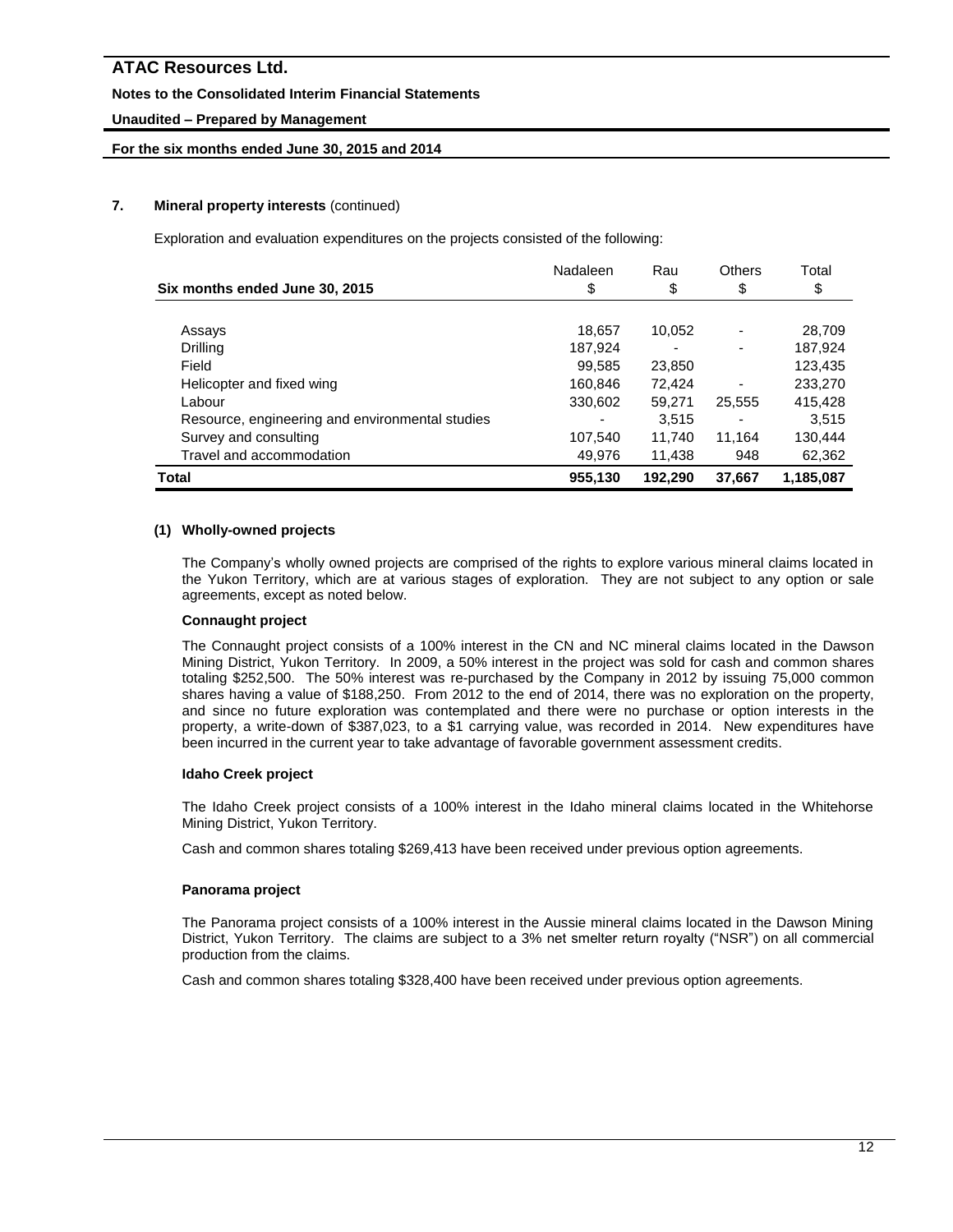### **Notes to the Consolidated Interim Financial Statements**

### **Unaudited – Prepared by Management**

### **For the six months ended June 30, 2015 and 2014**

### **7. Mineral property interests** (continued)

### **(1) Wholly-owned projects** (continued)

### **Rackla Gold project**

The Rackla Gold project consists of a 100% interest in the Rau (ACX, AT, BT, EX, GF, Gam, PH, Q, R, Rau, RR, S, T and WH mineral claims), Jam, Mouse, Sten (Dale, EN, IS, OS, ST, and Sten mineral claims) and Stoked (HO, Rae and Stoked mineral claims) mineral properties located in the Mayo Mining District, Yukon Territory. Cash and common shares totaling \$165,600 have been received under previous option agreements.

### **Rosy project**

The Rosy project consists of a 100% interest in the Rosy mineral claims located in the Whitehorse Mining District, Yukon Territory. Cash and common shares totaling \$167,000 have been received under previous option agreements.

### **(2) Other interests**

### **Joint exploration property - Dawson Gold project**

The Dawson Gold project consists of a 50% interest in the DM mineral claims located in the Dawson and Whitehorse Mining Districts, Yukon Territory, and the GG, SH and TL mineral claims located in the Dawson Mining District, Yukon Territory.

The other 50% interest was acquired by Arcus Development Group Inc. ("Arcus") under an option Agreement with the Company, which completed on February 21, 2012. Under the Agreement the Company received \$185,000 and 1,000,000 Arcus common shares, and Arcus completed a \$3,500,000 exploration program.

Effective February 21, 2012 the Company and Arcus agreed to explore the project on a 50/50 basis with Arcus as the Operator. As at June 30, 2015, the Company's cumulative share of the joint exploration and property expenditures totalled \$131,683 (December 31, 2014 - \$131,683). There were no property or exploration expenditures during the six months ended June 30, 2015 (2014 - \$12,569).

There have been no significant exploration expenditures on the property since 2012, and since no future exploration was contemplated and there were no purchase or option interests in the property, a write-down of \$131,682 to a \$1 carrying value was recorded in 2014.

### **Royalty interests**

The Company has a 1% NSR on the Golden Revenue, Nitro, and Seymour properties located in the Whitehorse Mining District, Yukon Territory.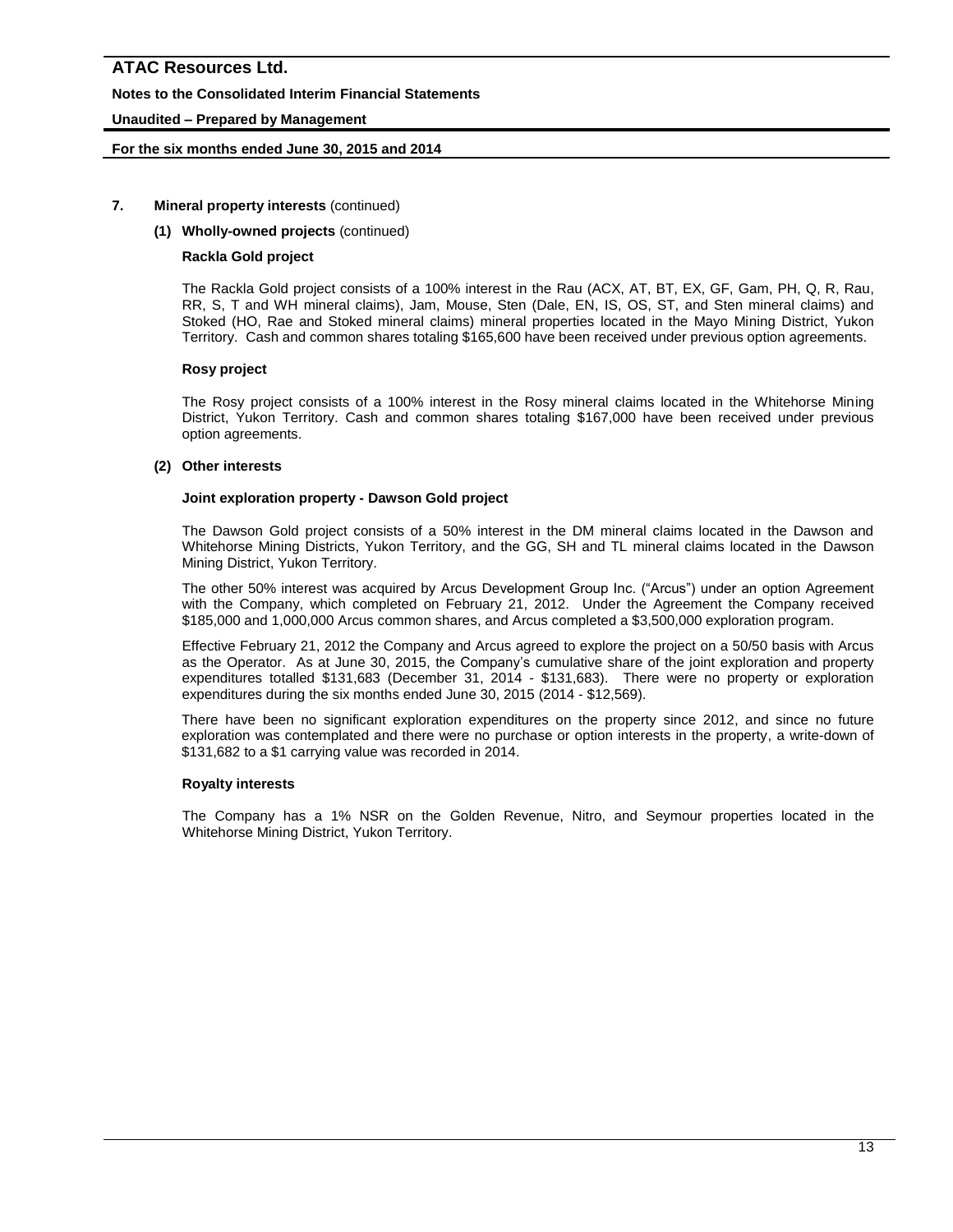### **Notes to the Consolidated Interim Financial Statements**

### **Unaudited – Prepared by Management**

### **For the six months ended June 30, 2015 and 2014**

### **8. Share capital**

The authorized share capital of the Company consists of unlimited common shares without par value, and unlimited Class "A" preferred shares with a par value of \$1.00 each. All issued shares are fully paid.

#### **Transactions for the issue of share capital during the six months ended June 30, 2015:**

There were no transactions for the issue of share capital during the six months ended June 30, 2015.

#### **Transactions for the issue of share capital during the six months ended June 30, 2014:**

**(a)** On March 27, 2014, the Company completed a flow-through private placement consisting of the issue of 3,781,441 common share units at a price of \$1.80 per unit for gross proceeds of \$6,806,594. Each unit consisted of one flow-through common share and one-half of one share purchase warrant, with each whole warrant entitling the holder to purchase one additional non-flow-through common share at a price of \$2.70 per share until March 27, 2015. The warrants expired unexercised.

The flow-through shares were issued at a premium to the trading value of the Company's common shares at the date the flow-through was announced, which is a reflection of the value of the income tax write-offs that the Company has renounced to the flow-through shareholders. The premium was determined to be \$831,917 and was recorded as a reduction of share capital. An equivalent flow-through share premium liability was recorded which is being reversed pro-rata as the required exploration expenditures are completed (see note 14).

The Underwriters were paid commissions and expenses of \$467,396, and legal, accounting and filing fees amounted to \$86,708. The total share issue costs of \$554,104, net of deferred tax benefits of \$144,067 have been shown as a reduction of share capital.

**(b)** The Company issued 830,000 common shares on the exercise of options for proceeds of \$225,500. In addition \$116,445 representing the fair value of the options on initial vesting was re-allocated from contributed surplus to share capital.

### **Common share rights**

The Company has a "Rights Plan" under which one Right is issued for each issued and outstanding common share of the Company. Each Right entitles the holder to purchase from the Company one common share at a price equal to one-half the market price for each common share of the Company, subject to certain anti-dilutive adjustments. The Rights are exercisable only if the Company receives an unacceptable take-over bid as defined in the Rights Agreement. The original Rights Plan was replaced with a new Rights Plan at the June 2014 annual shareholders' meeting and will remain in effect until the annual shareholders' meeting in 2017. As at June 30, 2015, there were 117,794,577 Rights outstanding (December 31, 2014 – 117,794,577).

# **Stock options**

The Company has an incentive stock option plan (the "Plan"), under which the maximum number of stock options issued cannot exceed 10% of the Company's currently issued and outstanding common shares. The exercise period for any options granted under the Plan cannot exceed ten years. The exercise price of options granted under the Plan cannot be less than the "discounted market price" of the common shares (defined as the last closing market price of the Company's common shares immediately preceding the issuance of a news release announcing the granting of the options, less a discount of from 15% to 25%), unless otherwise agreed to by the Company and accepted by the TSX-V.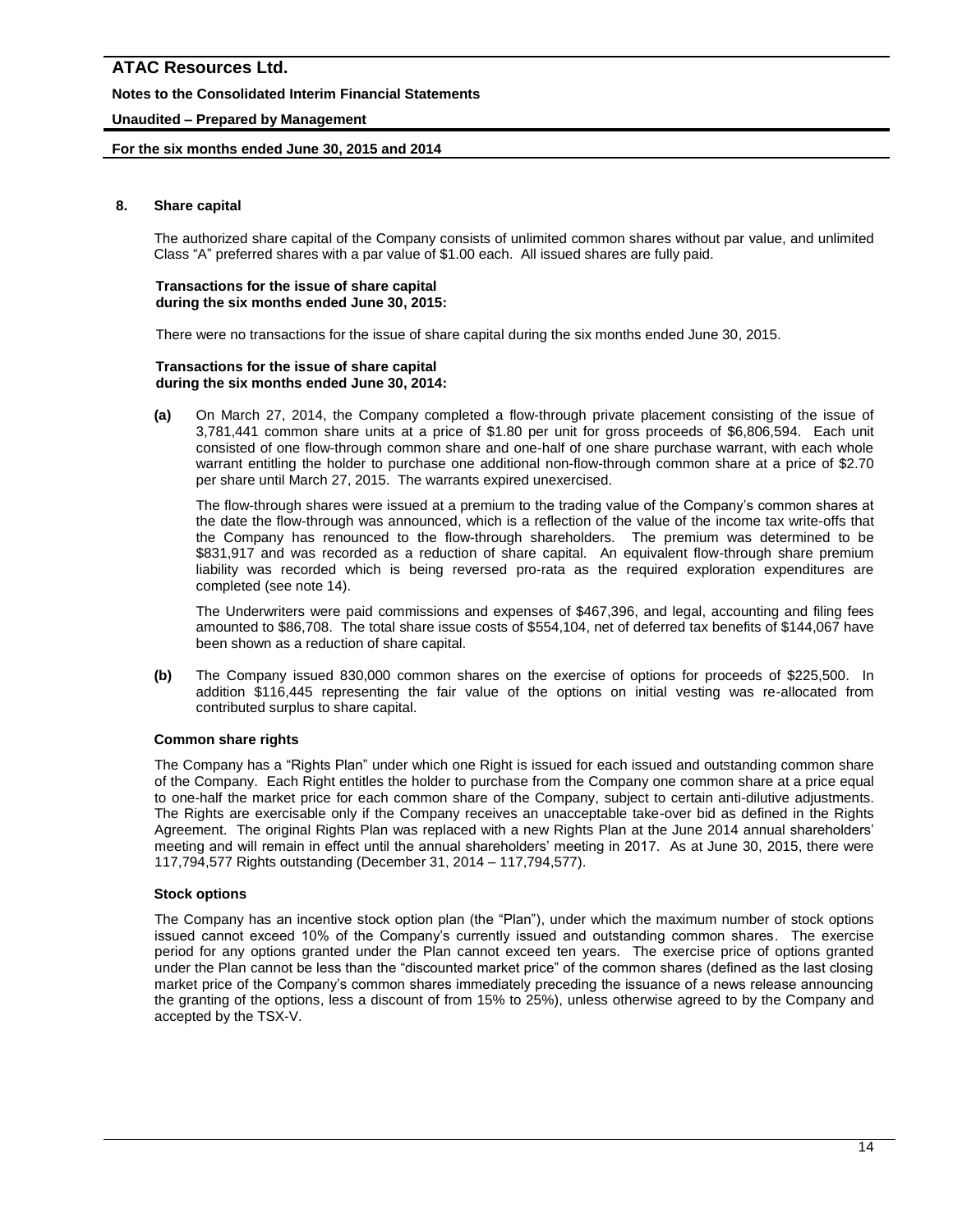### **Notes to the Consolidated Interim Financial Statements**

### **Unaudited – Prepared by Management**

### **For the six months ended June 30, 2015 and 2014**

### **8.** Share capital (continued)

### **Stock options** (continued)

A participant who is not a consultant conducting investor relations activities, who is granted an option under the Plan with exercise prices at or above "Market Price" will have their options vest immediately, unless otherwise determined by the Board of Directors. A participant who is granted an option under the Plan with exercise prices below "Market Price" will become vested with the right to exercise one-sixth of the option upon conclusion of every three months subsequent to the grant date. A participant who is a consultant conducting investor relations activities who is granted options under the Plan will become vested with the right to exercise one-quarter of the options upon conclusion of every three months subsequent to the grant date.

A summary of the status of the Company's stock options as at June 30, 2015 and December 31, 2014 and changes during the period/year then ended is as follows:

|                                               | Six months ended<br>June 30, 2015 |         | Year ended<br>December 31, 2014          |      |
|-----------------------------------------------|-----------------------------------|---------|------------------------------------------|------|
|                                               | Options                           | Options | Weighted<br>average<br>exercise<br>price |      |
|                                               | #                                 |         | #                                        | \$   |
| Options outstanding, beginning of period/year | 8,557,000                         | 1.77    | 7,758,000                                | 1.95 |
| Granted                                       | 1,800,000                         | 0.75    | 2,330,000                                | 0.75 |
| Exercised                                     |                                   |         | (860,000)                                | 0.29 |
| Expired/cancelled                             | (1,160,000)                       | 1.40    | (671,000)                                | 2.10 |
| Options outstanding, end of period/year       | 9,197,000                         | 1.62    | 8,557,000                                | 1.77 |

As at June 30, 2015, the Company has stock options outstanding and exercisable as follows:

| Options<br>outstanding<br># | Options<br>exercisable<br># | Exercise<br>price<br>\$ | Expiry date       |
|-----------------------------|-----------------------------|-------------------------|-------------------|
| 1,185,000                   | 1,185,000                   | 1.80                    | March 11, 2016    |
| 100,000                     | 100,000                     | 2.60                    | January 20, 2017  |
| 2,057,000                   | 2,057,000                   | 3.00                    | March 23, 2017    |
| 20,000                      | 20,000                      | 1.70                    | December 14, 2017 |
| 1,840,000                   | 1,840,000                   | 1.80                    | January 29, 2018  |
| 2,195,000                   | 2,195,000                   | 0.75                    | February 3, 2019  |
| 1,800,000                   | 450,000                     | 0.75                    | January 23, 2020  |
| 9,197,000                   | 7,847,000                   |                         |                   |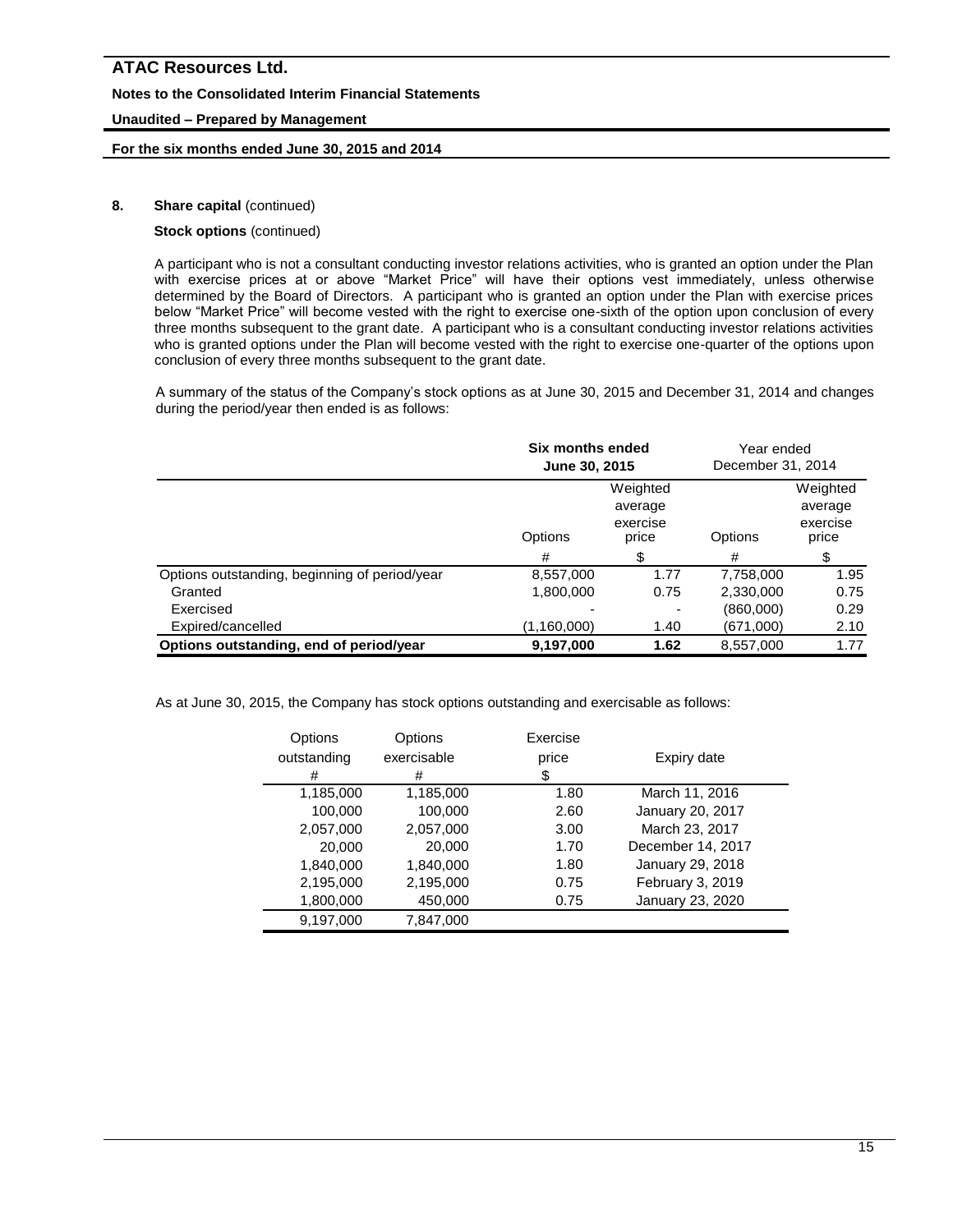### **Notes to the Consolidated Interim Financial Statements**

# **Unaudited – Prepared by Management**

### **For the six months ended June 30, 2015 and 2014**

# **8.** Share capital (continued)

**Stock options** (continued)

The following table summarizes information about the stock options outstanding at June 30, 2015:

| Range of<br>prices | Options   | Weighted average<br>remaining life | Weighted average<br>exercise price |
|--------------------|-----------|------------------------------------|------------------------------------|
| \$                 | #         | vears                              |                                    |
| 0.75               | 3,995,000 | 4.04                               | 0.75                               |
| $1.70 - 1.80$      | 3,045,000 | 1.86                               | 1.80                               |
| $-3.00$<br>2.60    | 2,157,000 | 1.72                               | 2.98                               |
|                    | 9,197,000 | 2.78                               | 1.62                               |

During the six months ended June 30, 2015, 1,800,000 stock options (2014 – 2,330,000) were granted to Officers, Directors, related company employees and consultants. The Company has recorded the fair value of all options granted during the periods using the Black-Scholes option pricing model. Share-based payment costs were calculated using the following weighted average assumptions: expected life of options - five years (2014 - five years), stock price volatility - 87.51% (2014 - 97.69%), no dividend yield (2014 - nil), and a risk-free interest rate yield – 0.79% (2014 - 1.51%). The fair value is particularly impacted by the Company's stock price volatility, determined using data from the previous five years. Using the above assumptions the fair value of options granted during the six months ended June 30, 2015 was \$0.44 per option (2014 - \$0.50), for a total of \$795,965 (2014 - \$1,164,153). The total share-based payment expense for the six months ended June 30, 2015 was \$483,734 (2014 - \$719,956), which is presented as an operating expense, and includes only options that vested during the periods. The 2014 expense was reduced by \$6,346 for options that were cancelled in the same period as they vested.

During the six months ended June 30, 2015, 1,030,000 options exercisable at \$1.40 per option and 100,000 at \$1.49 per option, expired unexercised. As a result, the original stock based compensation of \$1,220,046, recorded as contributed surplus, has been re-allocated to deficit.

During the six months ended June 30, 2015, 30,000 (2014 - 275,000) former related company employee options were cancelled on them leaving employment. As a result, the original stock based compensation of \$19,115 (2014 - \$430,046), recorded as contributed surplus, was re-allocated to deficit, except that in 2014, \$6,346 was deducted from share based payment expense for options that had vested in the same period, and only \$423,700 was reversed from deficit.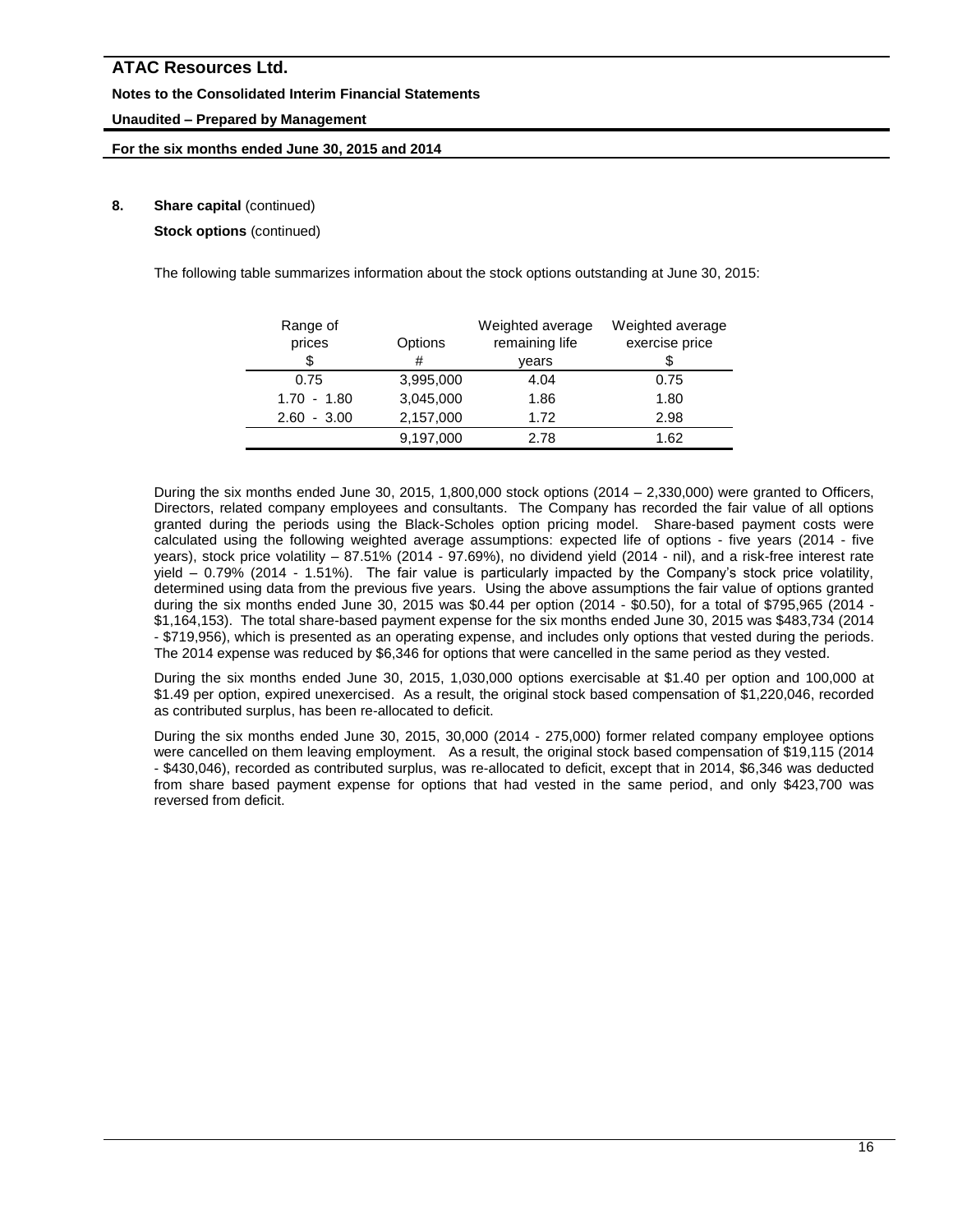### **Notes to the Consolidated Interim Financial Statements**

### **Unaudited – Prepared by Management**

### **For the six months ended June 30, 2015 and 2014**

### **8.** Share capital (continued)

### **Warrants**

As an incentive to complete private placements the Company may issue units which include common shares and common share purchase warrants. Using the residual value method the Company determines whether a value should be allocated to the warrants attached to the units sold in completed private placements. Finders' warrants may be issued as a private placement share issue cost and are valued using the Black-Scholes option pricing model.

A summary of the status of the Company's warrants as at June 30, 2015 and December 31, 2014 and changes during the period/year then ended is as follows:

|                                                | Six months ended<br>June 30, 2015 |                                       |               | Year ended<br>December 31, 2014       |
|------------------------------------------------|-----------------------------------|---------------------------------------|---------------|---------------------------------------|
|                                                | Warrants<br>#                     | Weighted<br>average<br>exercise price | Warrants<br># | Weighted<br>average<br>exercise price |
| Warrants outstanding, beginning of period/year | 1,890,720                         | 2.70                                  | 4,800,000     | 2.10                                  |
| Issued on private placement                    |                                   | ۰                                     | 1,890,720     | 2.70                                  |
| Expired                                        | (1,890,720)                       | 2.70                                  | (4,800,000)   | 2.10                                  |
| Warrants outstanding, end of period/year       |                                   |                                       | 1,890,720     | 2.70                                  |

The remaining 1,890,720 warrants expired unexercised on March 27, 2015.

# **Contributed surplus**

Contributed surplus includes the accumulated fair value of stock options recognized as share-based payments and the fair value of finders' warrants issued on private placements. Contributed surplus is increased by the fair value of these items on vesting and is reduced by corresponding amounts when the options or warrants expire, or are exercised or cancelled. Contributed surplus is comprised of the following: Finders'

|                           | <b>FINGUS</b>  |          |             |  |
|---------------------------|----------------|----------|-------------|--|
|                           | <b>Options</b> | Warrants | Total       |  |
|                           | S              |          |             |  |
| January 1, 2014           | 16,486,011     |          | 16,486,011  |  |
| Options vesting           | 719,956        |          | 719,956     |  |
| Options exercised         | (116, 445)     |          | (116, 445)  |  |
| Options cancelled         | (430, 046)     |          | (430,046)   |  |
| June 30, 2014             | 16,659,476     |          | 16,659,476  |  |
| January 1, 2015           | 16,033,105     |          | 16,033,105  |  |
| Options vesting           | 483.734        | -        | 483,734     |  |
| Options expired/cancelled | (1,239,161)    |          | (1,239,161) |  |
| June 30, 2015             | 15,277,678     |          | 15,277,678  |  |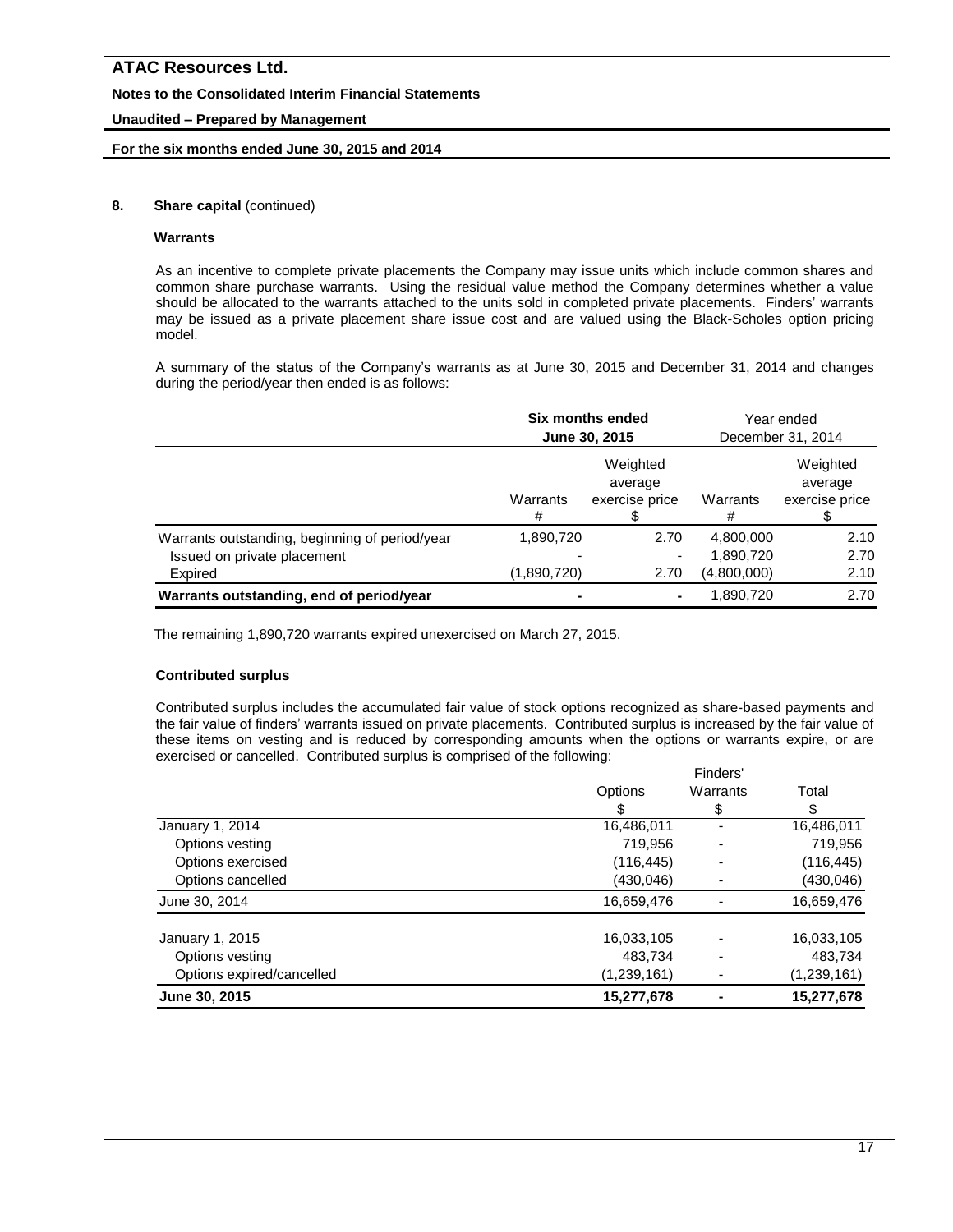### **Notes to the Consolidated Interim Financial Statements**

### **Unaudited – Prepared by Management**

### **For the six months ended June 30, 2015 and 2014**

### **9. Loss per share**

The calculation of basic loss per share for the six months ended June 30, 2015 was based on the loss attributable to common shareholders of \$966,431 (2014 - \$983,777) and a weighted average number of common shares outstanding of 117,794,577 (2014 – 115,488,023).

The calculation of diluted loss per share for the six months ended June 30, 2015 was based on the loss attributable to common shareholders of \$966,431 (2014 - \$983,777), and a weighted average number of common shares outstanding (with no adjustment for the dilutive effects of outstanding options and warrants), of 117,794,577 (2014 – 115,488,023).

As at June 30, 2015, 9,197,000 options (2014 – 8,983,000 options and 6,690,720 warrants) were excluded from the diluted weighted average number of common shares calculation, as their effect would have been anti-dilutive.

### **10. Related party payables and transactions**

A number of key management personnel and Directors hold positions in other entities that result in them having control or significant influence over the financial or operating policies of those entities. There were no loans to management personnel or Directors, or entities over which they have control or significant influence during the six months ended June 30, 2015 or 2014.

A number of key management personnel and Directors, or their related entities, transacted with the Company in the reporting period. The terms and conditions of these transactions were no more favorable than those available, or which might reasonably be expected to be available, on similar transactions with non-related entities, on an arm's length basis.

Key management personnel and Directors receive no salaries, non-cash benefits (other than incentive stock options), or other remuneration directly from the Company, other than noted below, and there are no employment contracts with them that cannot be terminated without penalty on thirty days advance notice. Key management personnel and Directors participate in the Company's stock option plan. During the six months ended June 30, 2015, 975,000 stock options (2014 - 1,200,000) were granted to key management personnel and Directors having a fair value on issue of \$431,148 (2014 - \$599,564). The options are exercisable at \$0.75 each until January 23, 2020 and vest over a one year period ending January 23, 2016.

The following are the Company's related parties:

- **(a)** Archer, Cathro & Associates (1981) Limited ("Archer Cathro") is a geological consulting firm that is a related party through its management contracts, which confer significant influence over operations. Charges are for property location, acquisition, exploration, management, and office rent and administration. The charges by Archer Cathro also include the services of Graham Downs, who is the Company's President and CEO, and Robert Carne, who was the Company's President. Effective March 1, 2015 the services of Robert Carne are billed directly to the Company by his consulting company Carvest Holdings Ltd.
- **(b)** Glenn Yeadon is a Director and the Company's Secretary. He controls Glenn R. Yeadon Personal Law Corporation ("Yeadon Law Corp."), which provides the Company with legal services.
- **(c)** Larry Donaldson is the Company's CFO. He is a partner of Donaldson Grassi, Chartered Professional Accountants, a firm in which he has significant influence. Donaldson Grassi provides the Company with accounting and tax services.
- **(d)** Douglas Goss is a Director and the Company's Chairman of the Board. He controls Douglas O. Goss Professional Corporation ("D. Goss Corporation"), which provides consulting services to the Company.
- **(e)** Ian Talbot is the Company's COO. He provides the Company with management services.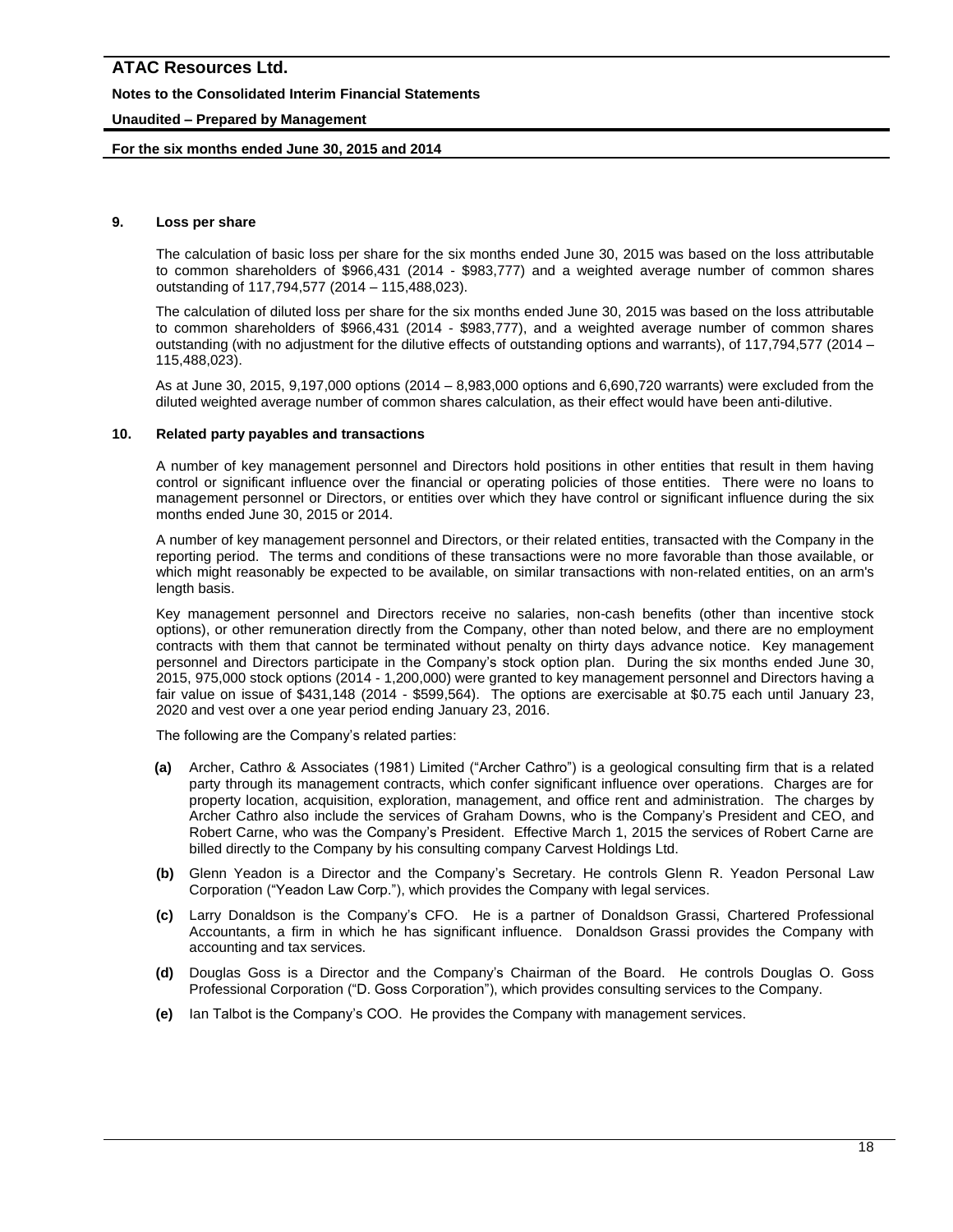### **Notes to the Consolidated Interim Financial Statements**

### **Unaudited – Prepared by Management**

# **For the six months ended June 30, 2015 and 2014**

### **10. Related party payables and transactions** (continued)

The aggregate value of transactions and outstanding balances with key management personnel and Directors and entities over which they have control or significant influence were as follows:

|                           | <b>Transactions</b><br>6 months ended<br><b>June 30,</b><br>2015 | Transactions<br>6 months ended<br>June 30,<br>2014<br>\$ | <b>Balances</b><br>outstanding<br><b>June 30,</b><br>2015 | <b>Balances</b><br>outstanding<br>December 31,<br>2014 |
|---------------------------|------------------------------------------------------------------|----------------------------------------------------------|-----------------------------------------------------------|--------------------------------------------------------|
| Archer, Cathro            |                                                                  |                                                          |                                                           |                                                        |
| - geological services     | 546,926                                                          | 672,945                                                  | 529,133                                                   | 53,790                                                 |
| - rent and administration | 214,963                                                          | 204.346                                                  | 65,805                                                    | 34,520                                                 |
|                           | 761,889                                                          | 877.291                                                  | 594.938                                                   | 88.310                                                 |
| Carvest Holdings Ltd. (1) | 57,270                                                           |                                                          |                                                           |                                                        |
| Yeadon Law Corp.          | 25,664                                                           | 73,442                                                   | 15,455                                                    | 4,986                                                  |
| Donaldson Grassi          | 19.900                                                           | 23,500                                                   | 9.500                                                     | 10,500                                                 |
| D. Goss Corporation       | 21,000                                                           | 21,000                                                   |                                                           |                                                        |
| lan Talbot                | 20,344                                                           | 20,563                                                   |                                                           | 3,216                                                  |
|                           | 906,067                                                          | 1,015,796                                                | 619,893                                                   | 107,012                                                |

(1) Is effective from March 1, 2015 and includes geological services of \$37,840 and administrative services of \$19,430.

All related party balances are unsecured and are due within thirty days without interest.

# **11. Income taxes**

Income tax expense for the six months ended June 30, 2015 and 2014 varies from the amount that would be computed from applying the combined federal and provincial income tax rate to loss before income taxes as follows:

|                                                                  | <b>June 30,</b><br>2015 | June 30,<br>2014 |
|------------------------------------------------------------------|-------------------------|------------------|
|                                                                  |                         | \$               |
| Loss before income taxes                                         | (935, 887)              | (862, 594)       |
| Statutory Canadian corporate tax rate                            | 26.0%                   | 26.0%            |
| Anticipated income tax recovery                                  | 243.331                 | 224.275          |
| Change in tax resulting from:                                    |                         |                  |
| Unrecognized items for tax purposes                              | (125, 886)              | (177, 681)       |
| Reversal of tax benefits on losses expired or expected to expire |                         | (42, 843)        |
| Tax benefits renounced on flow-through expenditures              | (147,989)               | (124,934)        |
| Net deferred income tax expense                                  | (30, 544)               | (121, 183)       |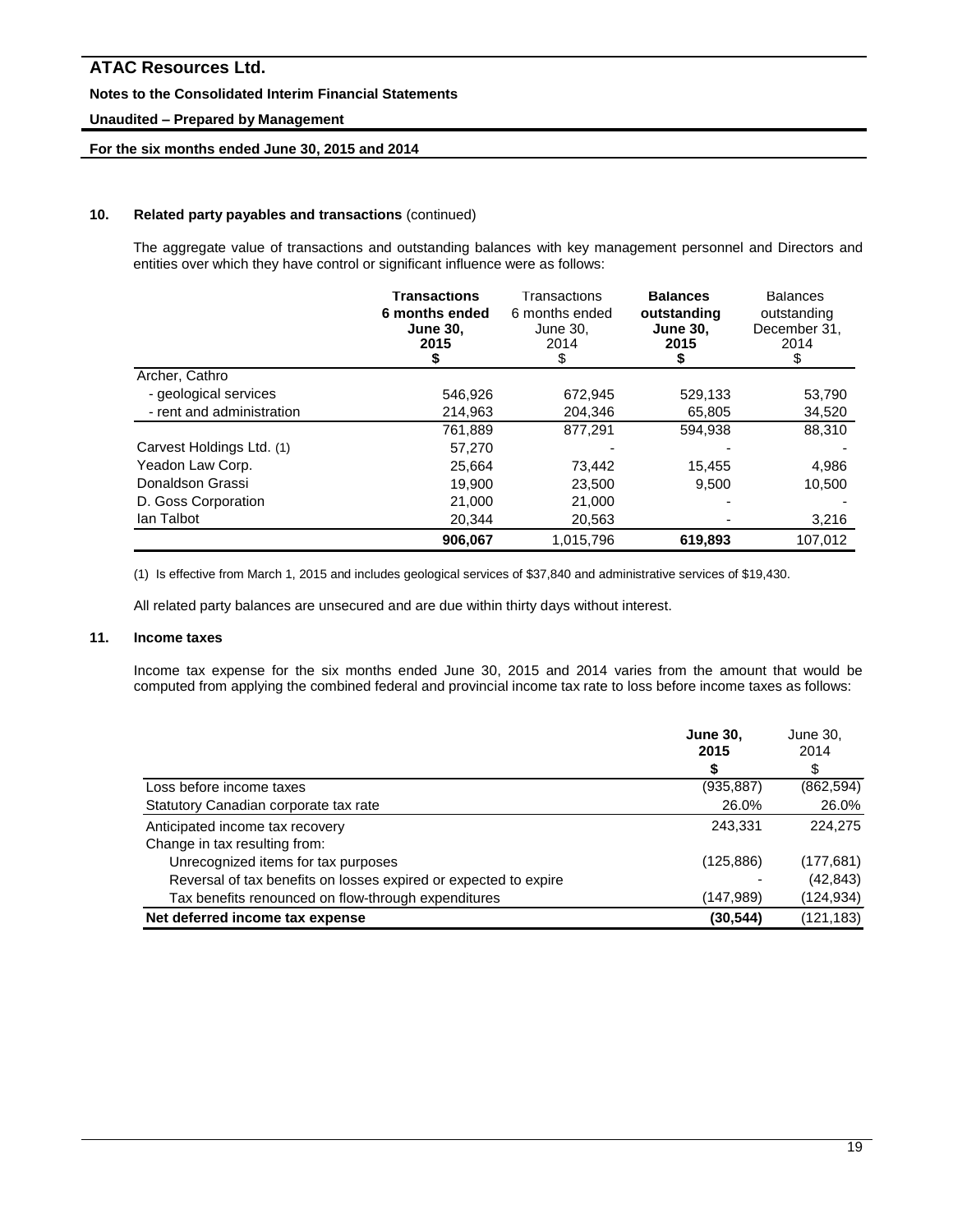### **Notes to the Consolidated Interim Financial Statements**

# **Unaudited – Prepared by Management**

### **For the six months ended June 30, 2015 and 2014**

### **11. Income taxes** (continued)

The significant components of the Company's deferred income tax liability are as follows:

|                                            | <b>June 30.</b> |                |
|--------------------------------------------|-----------------|----------------|
|                                            | 2015            | 2014           |
|                                            |                 | \$             |
| Unrealized losses on marketable securities | 54.277          | 54.162         |
| Mineral property interests                 | (15,016,547)    | (14, 762, 894) |
| Unclaimed investment tax credits           | 872,395         | 872,395        |
| Non-capital loss carry forwards            | 2,269,151       | 2,097,689      |
| Capital loss carry forwards                | 42.697          | 42.697         |
| Share issue costs                          | 233,569         | 313,386        |
| Net deferred income tax liability          | (11, 544, 458)  | (11,382,565)   |

As at June 30, 2015 the Company has non-capital loss carry forwards of approximately \$8,793,000 of which \$65,000 will expire in 2015, \$7,000 in 2028, \$471,000 in 2029, \$1,175,000 in 2030, and \$7,075,000 thereafter. The loss of \$65,000 expiring in 2015 is unlikely to be used and it is not included as an income tax benefit.

As at June 30, 2015 the Company has unused capital losses of \$328,437, which have no expiry date and can only be used to reduce future income from capital gains.

As at June 30, 2015 the Company has unclaimed resource and other deductions in the amount of \$33,125,725 (December 31, 2014 - \$32,803,330), which may be deducted against future taxable income.

As at June 30, 2015 there are share issue costs totaling \$898,347 (December 31, 2014 - \$1,205,331), which have not been claimed for income tax purposes.

As at June 30, 2015 the Company has unused investment tax credits totaling \$1,178,912, (December 31, 2014 - \$1,178,912), which have not been claimed for income tax purposes. \$957,999 of the tax credits expire in 2032 and \$220,913 in 2033.

Income tax attributes are subject to review, and potential adjustments, by tax authorities.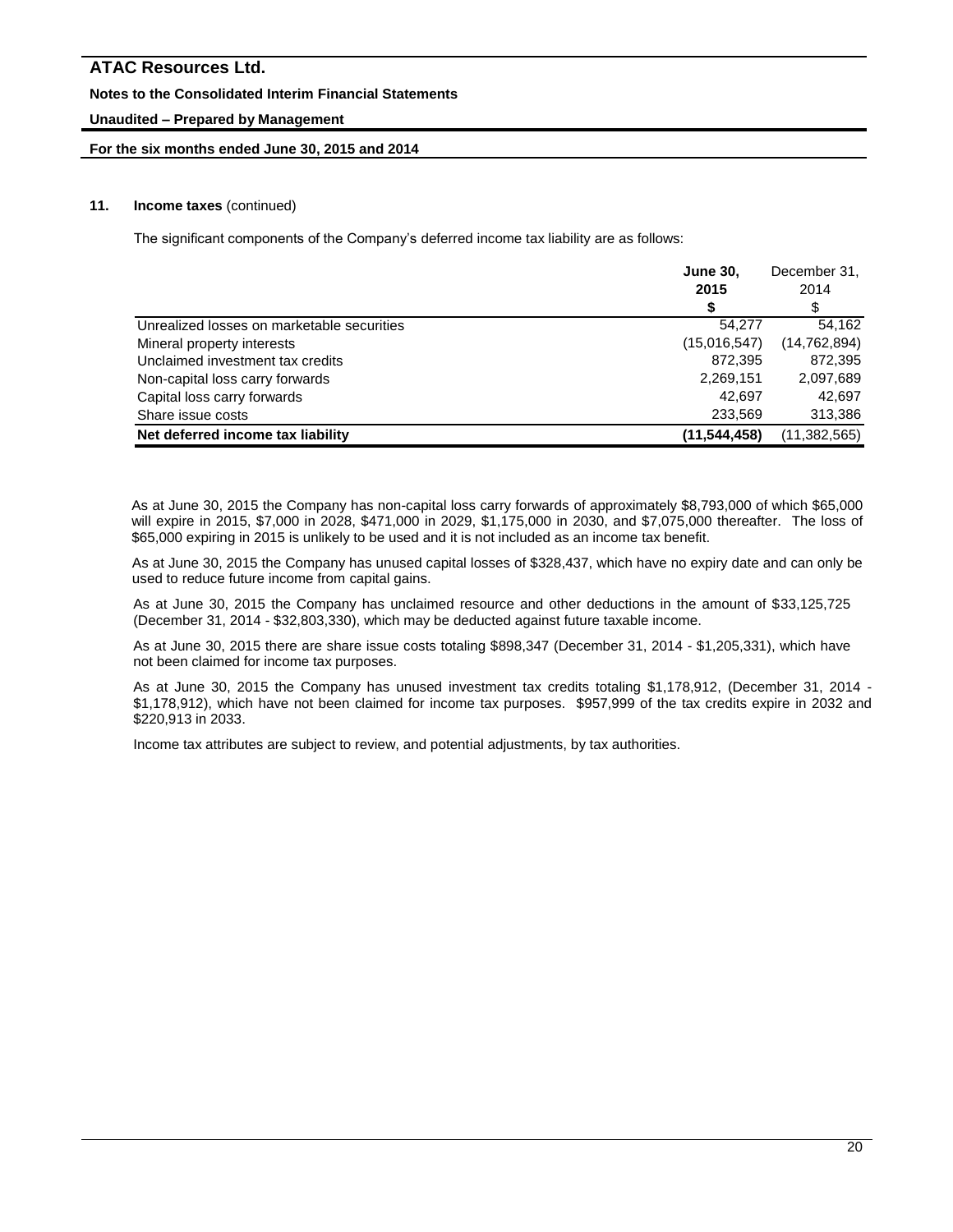### **Notes to the Consolidated Interim Financial Statements**

### **Unaudited – Prepared by Management**

### **For the six months ended June 30, 2015 and 2014**

### **12. Supplemental cash flow information**

Changes in non-cash operating working capital during the six months ended June 30, 2015 and 2014 were comprised of the following:

|                                          | <b>June 30,</b><br>2015 | June 30,<br>2014 |
|------------------------------------------|-------------------------|------------------|
|                                          |                         | \$               |
| Receivables and prepayments              | (24, 831)               | (37, 552)        |
| Accounts payable and accrued liabilities | (27, 391)               | (83,082)         |
| Accounts payable to related parties      | 37.539                  | 2,705            |
| Net change                               | (14, 683)               | (117, 929)       |

The Company incurred non-cash investing activities during the six months ended June 30, 2015 and 2014 as follows:

|                                                                                              | <b>June 30,</b><br>2015<br>S | June 30,<br>2014<br>\$ |
|----------------------------------------------------------------------------------------------|------------------------------|------------------------|
| Marketable securities acquired on optioned mineral property interests                        | $\overline{\phantom{0}}$     | (3,375)                |
| Mineral property option proceeds received by marketable securities                           | $\overline{\phantom{0}}$     | 3,375                  |
| Deferred exploration expenditures included in accounts payable<br>and related party payables | 632.778                      | 693.545                |
|                                                                                              | 632,778                      | 693.545                |

During the six months ended June 30, 2015 and 2014 no amounts were paid for interest or income tax expenses.

### **13. Financial risk management**

#### **Capital management**

The Company is a junior exploration company and considers items included in shareholders' equity as capital. The Company has no debt and does not expect to enter into debt financing. The Company manages its capital structure and makes adjustments to it in light of changes in economic conditions and the risk characteristics of underlying assets. In order to maintain or adjust its capital structure, the Company may issue new shares, purchase shares for cancellation pursuant to normal course issuer bids or make special distributions to shareholders. The Company is not subject to any externally imposed capital requirements and does not presently utilize any quantitative measures to monitor its capital. The Company's capital structure as at June 30, 2015 is comprised of shareholders' equity of \$97,830,845 (December 31, 2014 - \$98,313,542).

The Company currently has no source of revenues. In order to fund future projects and pay for administrative costs, the Company will spend its existing working capital and raise additional funds as needed. The Company's ability to continue as a going concern on a long term basis and realize its assets and discharge its liabilities in the normal course of business rather than through a process of forced liquidation is primarily dependent upon its ability to sell or option its mineral properties and its ability to borrow or raise additional financing from equity markets.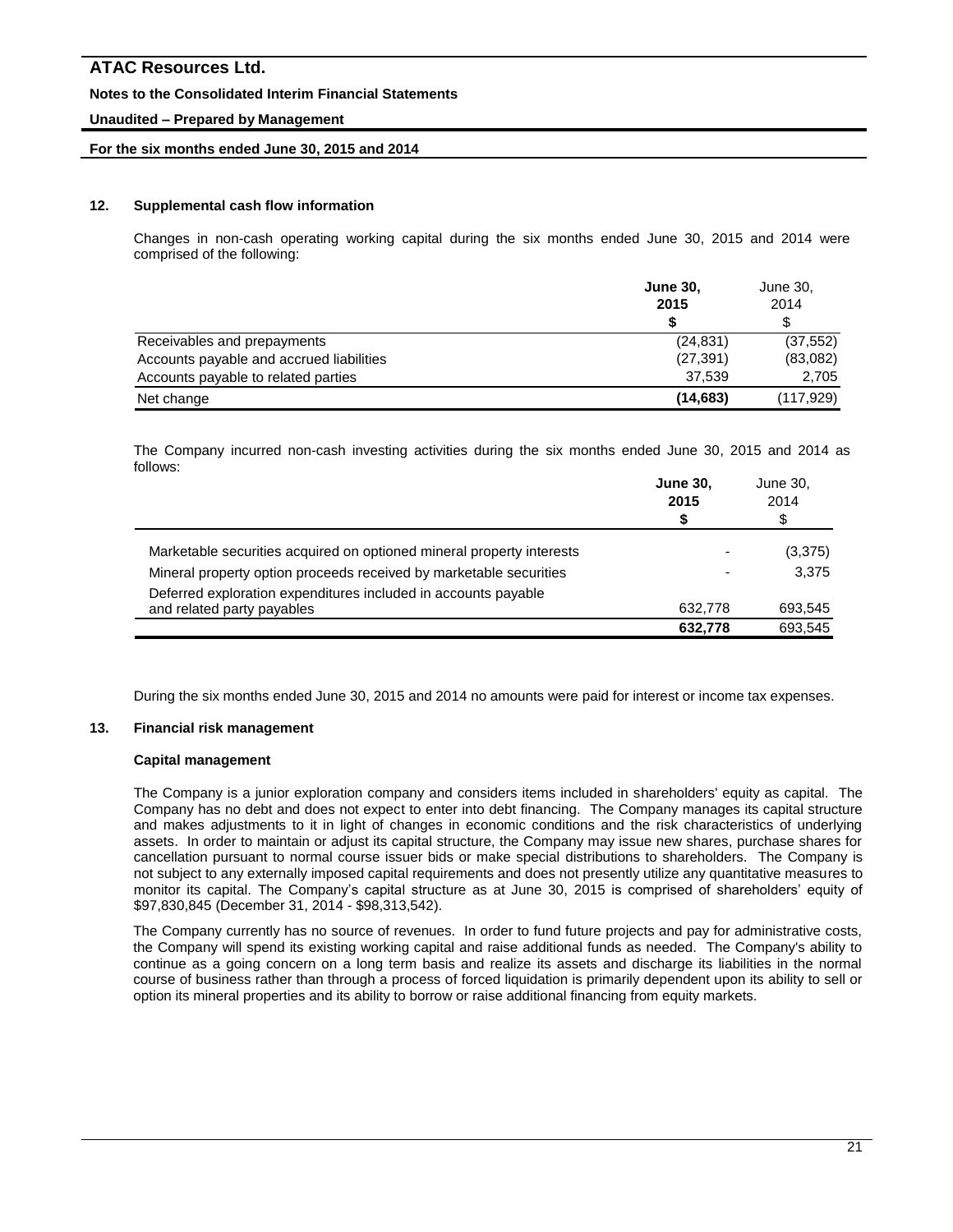### **Notes to the Consolidated Interim Financial Statements**

### **Unaudited – Prepared by Management**

### **For the six months ended June 30, 2015 and 2014**

### **13. Financial risk management** (continued)

#### **Financial instruments - fair value**

The Company's financial instruments consist of cash and cash equivalents, other receivables, marketable securities, accounts payable and accrued liabilities, and accounts payable to related parties.

The carrying value of accounts payable and accrued liabilities and accounts payable to related parties approximated their fair value because of the short-term nature of these instruments.

Financial instruments measured at fair value on the statement of financial position are summarized into the following fair value hierarchy levels:

- Level 1: quoted prices (unadjusted) in active markets for identical assets or liabilities.
- Level 2: inputs other than quoted prices included within Level 1 that are observable for the asset or liability, either directly (i.e. as prices) or indirectly (i.e. derived from prices).
- Level 3: inputs for the asset or liability that are not based on observable market data (unobservable inputs).

| Level 1    | Level 2 | Level 3 | Total      |
|------------|---------|---------|------------|
|            |         |         |            |
|            |         |         |            |
| 19,205,733 |         |         | 19,205,733 |
| 84.316     |         |         | 84,317     |
| 19,290,049 |         |         | 19,290,050 |
|            |         |         |            |
| 20,424,734 |         |         | 20,424,734 |
| 85,199     |         |         | 85,200     |
| 20,509,933 |         |         | 20,509,934 |
|            | \$      |         |            |

#### **Financial instruments - risk**

The Company's financial instruments are exposed to certain financial risks, including credit risk, interest rate risk, market risk, and liquidity risk.

### **(a) Credit risk**

The Company is exposed to credit risk by holding cash and cash equivalents. This risk is minimized by holding the funds in Canadian banks and credit unions or with Canadian governments. The Company has minimal accounts receivable exposure, and its various refundable credits are due from Canadian governments.

### **(b) Interest rate risk**

The Company is exposed to interest rate risk because of fluctuating interest rates. Fluctuations in market rates do not have a significant impact on the Company's operations due to the short term to maturity and no penalty cashable feature of its cash equivalents. For the six months June 30, 2015 every 1% fluctuation in interest rates up or down would have impacted loss for the period, up or down, by approximately \$90,000 (2014 - \$114,000) before income taxes.